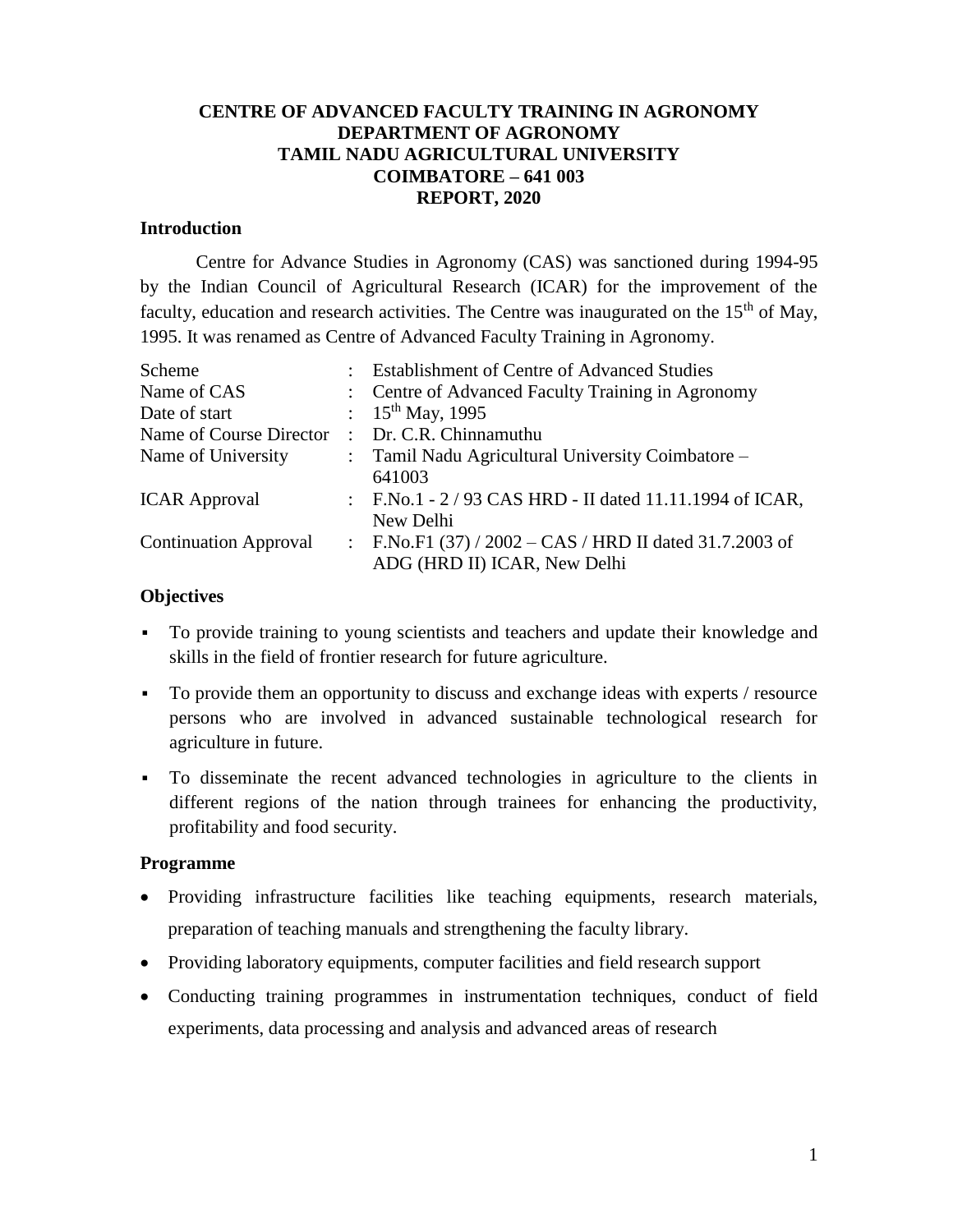# **Human Resource Development**

## **Particulars of training programmes for HRD conducted**

The title of the training programmes so far conducted and number of participants for each of the training courses are given below:

| No.              | <b>Title</b>                                  | <b>Duration</b><br>(days) | <b>Date</b>  | No. of<br><b>Participants</b> |
|------------------|-----------------------------------------------|---------------------------|--------------|-------------------------------|
| 1.               | Recent Advances in weather forecasting and    | 14                        | 10.04.1996 - | 18                            |
|                  | dryland management                            |                           | 23.04.1996   |                               |
| 2.               | Sustainable crop production through cropping  | 14                        | 22.01.1997 - | 20                            |
|                  | systems and organic farming                   |                           | 04.02.1997   |                               |
| 3.               | System analysis and modeling in crop          | 14                        | 23.07.1997 - | 20                            |
|                  | production and management                     |                           | 05.08.1997   |                               |
| $\overline{4}$ . | Recent advances in rice production            | 21                        | 03.08.1998 - | 15                            |
|                  | technology                                    |                           | 20.08.1998   |                               |
| 5.               | Resource management for sustainable dryland   | 14                        | 17.02.1999 - | 20                            |
|                  | agriculture                                   |                           | 02.03.1999   |                               |
| 6.               | Soil fertility management in cropping systems | 21                        | 28.07.1999 - | 18                            |
|                  |                                               |                           | 17.08.1999   |                               |
| 7.               | Advances in chemical weed control and         | 10                        | 18.01.2000 - | 19                            |
|                  | residue estimation and management             |                           | 27.01.2000   |                               |
| 8.               | Recent advances in pulse crop production      | 21                        | 13.09.2000 - | 21                            |
|                  | technology                                    |                           | 03.10.2000   |                               |
| 9.               | Land use planning and watershed               | 21                        | 23.01.2001 - | 18                            |
|                  | management in rainfed agriculture             |                           | 12.02.2001   |                               |
| 10.              | Advances in integrated nutrient management    | 21                        | 04.10.2001 - | 18                            |
|                  | system for sustaining crop productivity and   |                           | 24.10.2001   |                               |
|                  | soil fertility                                |                           |              |                               |
| 11.              | Recent advances in irrigation management for  | 21                        | 22.01.2002 - | 20                            |
|                  | field crops                                   |                           | 11.02.2002   |                               |
| 12.              | Sustainable ecosystem maintenance through     | 21                        | 27.02.2003 - | 20                            |
|                  | farming system approach                       |                           | 19.03.2003   |                               |
| 13.              | Integrated weed management technology         | 21                        | 19.02.2004 - | 20                            |
|                  | present status and future challenges          |                           | 10.03.2004   |                               |
| 14.              | <b>Precision Farming</b>                      | 21                        | 25.03.2004 - | 18                            |
|                  |                                               |                           | 14.04.2004   |                               |
| 15.              | Paradigm shift in Rice Research and           | 21                        | 22.12.2004-  | 6                             |
|                  | development                                   |                           | 11.01.2005   |                               |
| 16.              | Farming for the feature : Ecological and      | 21                        | 9.11.2005-   | 14                            |
|                  | economic issues and strategy                  |                           | 29.11.2005   |                               |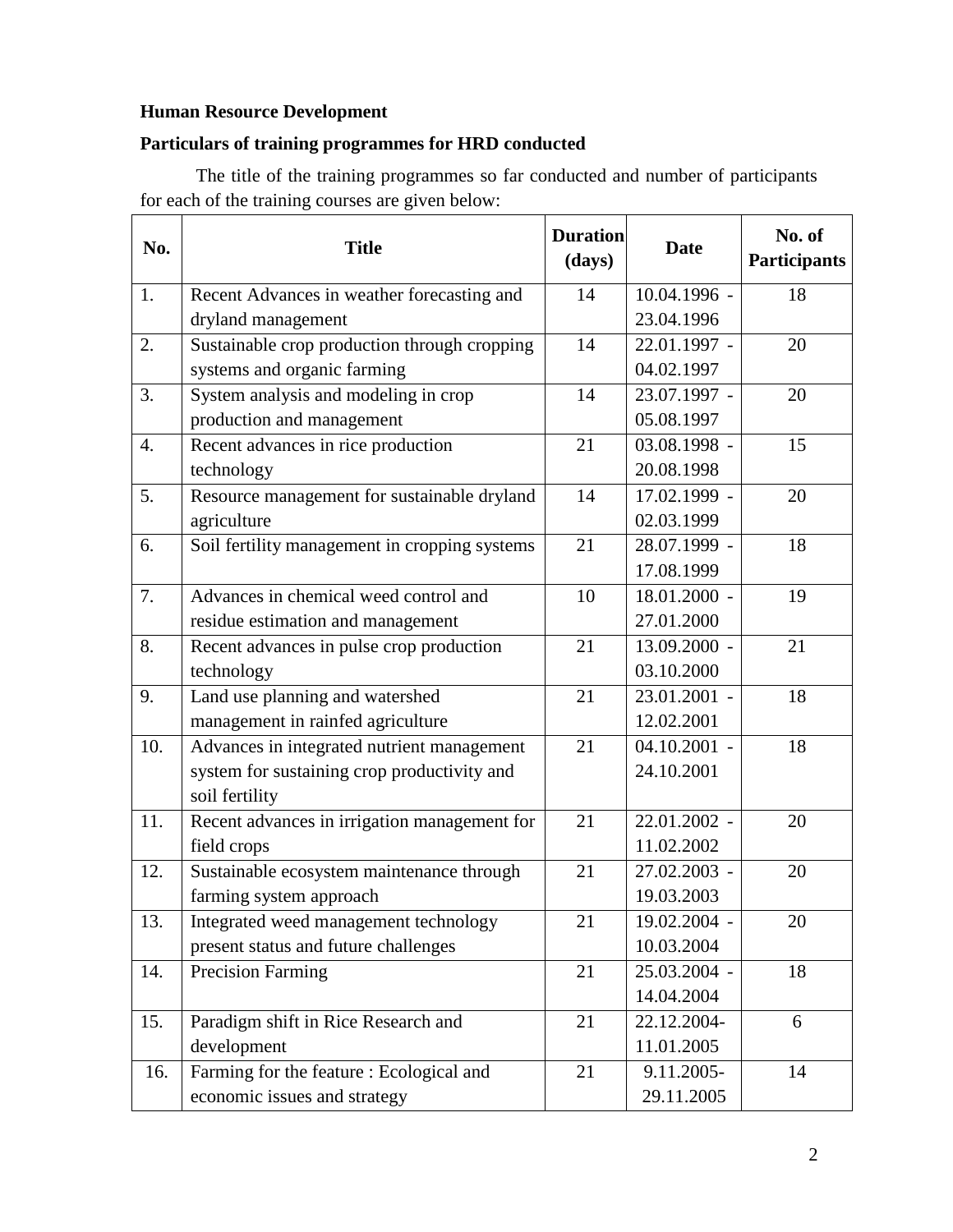| No. | <b>Title</b>                                  | <b>Duration</b><br>(days) | <b>Date</b>    | No. of<br><b>Participants</b> |
|-----|-----------------------------------------------|---------------------------|----------------|-------------------------------|
| 17. | Enabling technologies for enhancing           | 21                        | 18.01.2006-    | 16                            |
|     | productivity of watershed and rainfed farming |                           | 07.02.2006     |                               |
| 18  | Perspectives of Organic Agriculture           | 21                        | 10.10.2006-    | 17                            |
|     |                                               |                           | 30.10.2006     |                               |
| 19  | Renewable energy sources through biofuel      | 21                        | 20.02.2007-    | 16                            |
|     | crops                                         |                           | 12.03.2007     |                               |
| 20  | Natural Resource Management For               | 21                        | 15.10.2007-    | 17                            |
|     | Sustainable Agriculture-A New paradigm        |                           | 04.11.2007     |                               |
| 21  | <b>Commercial Agriculture</b>                 | 21                        | 21.01.2008-    | 20                            |
|     |                                               |                           | 10.02.2008     |                               |
| 22  | Recent advances in the production and         | 21                        | 10.09.2008-    | 20                            |
|     | utilization of pulses and oilseed crops       |                           | 30-09-2008     |                               |
| 23  | Strategies for profitable agriculture         | 21                        | 21.01.2009-    | 19                            |
|     |                                               |                           | 10.02.2009     |                               |
| 24  | <b>Conservation Agriculture</b>               | 21                        | 03.03.2010-    | 18                            |
|     |                                               |                           | 23.03.2010     |                               |
| 25  | Productivity enhancement in drylands          | 21                        | 27.01.2011-    | 20                            |
|     | through diversified farming options           |                           | 16.02.2011     |                               |
| 26  | Alternative farming system options for food   | 21                        | 09.11.2011-    | 21                            |
|     | and nutritional security                      |                           | 29.11.2011     |                               |
| 27  | Natural resource management for sustainable   | 21                        | 09.02.2012-    | 20                            |
|     | agriculture                                   |                           | 29.02.2012     |                               |
| 28  | Sustainable weed management options:          | 21                        | 21.09.2012-    | 17                            |
|     | Approaches and applications                   |                           | 11.12.2012     |                               |
| 29  | Farming systems for the future:               | 21                        | 06.02.2013-    | 10                            |
|     | Approaches and applications                   |                           | 26.02.2013     |                               |
| 30  | Recent Advances in Micro Irrigation and       | 21                        | 04.09.2013-    | 16                            |
|     | Fertigation                                   |                           | 24.09.2013     |                               |
| 31  | Organic<br>Farming:<br>Approaches<br>and      | 21                        | 22.01.2014-    | 18                            |
|     | Applications                                  |                           | 11.02.2014     |                               |
| 32  | Advances in production technology of millets  | 21                        | $10-09-2014$ - | 11                            |
|     | and pulses                                    |                           | 30-09-2014     |                               |
| 33  | Natural resource conservation technologies    | 21                        | 28.01.2015 -   | 19                            |
|     | for sustainable agriculture                   |                           | 17.02.2015     |                               |
| 34  | Farming Systems for the Future: Approaches    | 21                        | 20.01.2016-    | 19                            |
|     | and Applications                              |                           | 09.02.2016     |                               |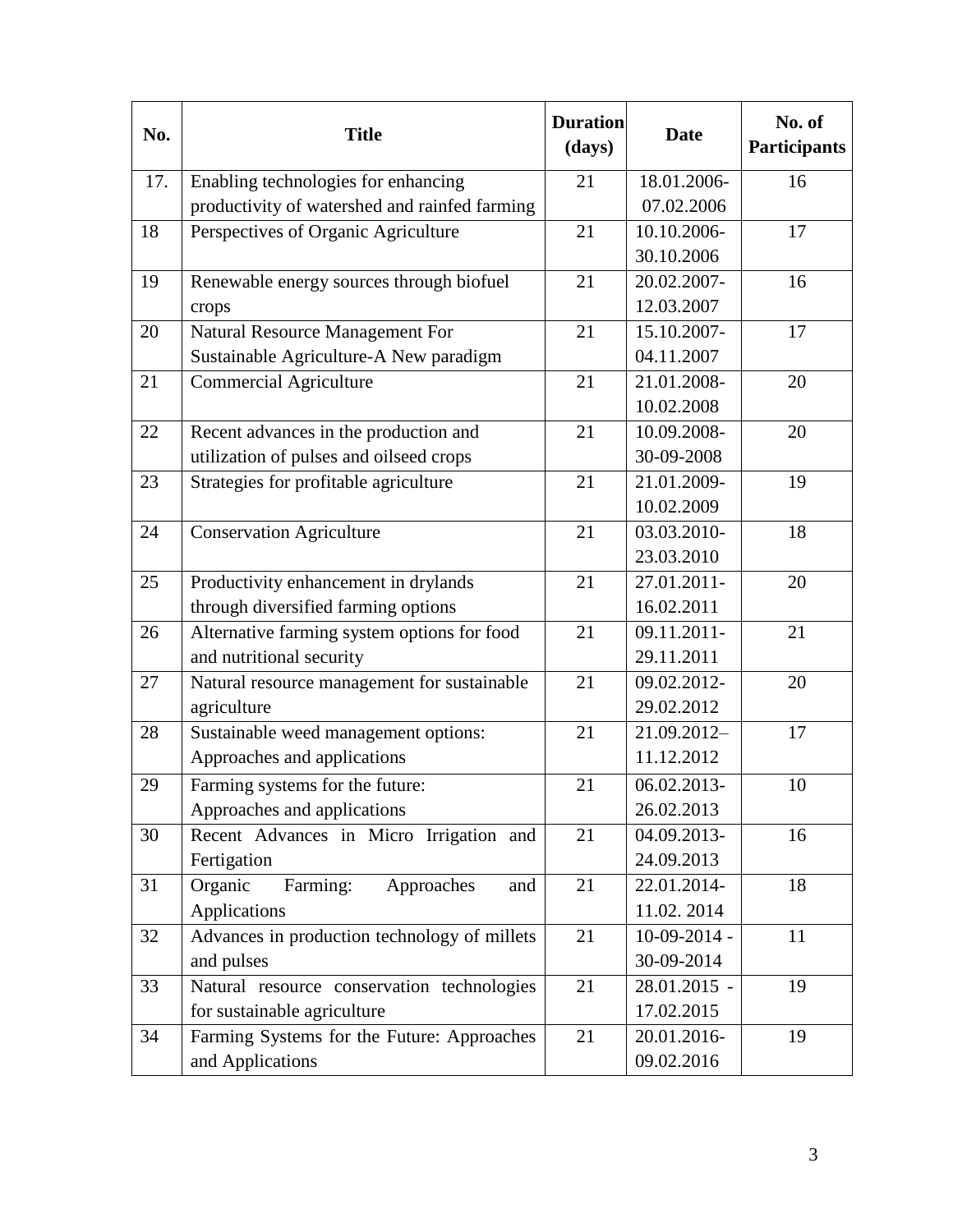| No. | <b>Title</b>                                | <b>Duration</b><br>(days) | Date        | No. of<br><b>Participants</b> |
|-----|---------------------------------------------|---------------------------|-------------|-------------------------------|
| 35  | Advanced Weed Management Technology         | 21                        | 22.02.2018- | 14                            |
|     | Options for Crop Production in Indian       |                           | 14.03.2018  |                               |
|     | Agriculture                                 |                           |             |                               |
| 36  | Frontier Technologies for Future Profitable | 21                        | 28.11.2018- | 22                            |
|     | and Sustainable Agriculture                 |                           | 18.12.2018  |                               |
| 37  | Advanced Agro-techniques and Agronomic      | 21                        | 28.11.2019- | 17                            |
|     | interventions for doubling farmer's income  |                           | 18.12.2019  |                               |

# **Faculty Strenth (as on 01.01.2020)**

| S.               | <b>Name</b>            | <b>Designation &amp; Address</b>          |
|------------------|------------------------|-------------------------------------------|
| N <sub>0</sub>   |                        |                                           |
| 1.               | Dr.C.R.Chinnamuthu     | Prof. & Head (Agron.), Dept. of Agronomy, |
|                  |                        | TNAU, CBE - 3                             |
| 2.               | Dr.V.Geethalakshmi     | Director (Crop Management), TNAU,CBE-3    |
| 3.               | Dr.S.Panneerselvam     | Director (WTC), TNAU, CBE-3               |
| $\overline{4}$ . | Dr.E.Somasundaram      | Prof. & Head, Dept. of SOA                |
|                  |                        | TNAU,CBE-3                                |
| 5.               | Dr.SP.Ramanathan       | Prof. & Head, Dept. of AC&RC              |
|                  |                        | TNAU,CBE-3                                |
| 6.               | Dr.N.Maragatham        | Prof. & Head, Dept. of Animal Husbandry   |
|                  |                        | TNAU,CBE-3                                |
| 7.               | Dr.S.Pazhanivelan      | Prof. & Head, Dept. of RS&GIS             |
|                  |                        | TNAU,CBE-3                                |
| 8.               | Dr.M.Mohamed Yassin    | Prof. (Agron.), O/o the D/Research        |
|                  |                        | TNAU,CBE-3                                |
| 9.               | Dr.C.Jayanthi          | Prof. (Agron.), Dept. of Agronomy,        |
|                  |                        | TNAU, CBE - 3                             |
| 10.              | Dr.K.Ramamoorthy       | Prof. (Agron.), Dept. of Agronomy,        |
|                  |                        | TNAU, CBE - 3                             |
| 11.              | Dr.K.R.Latha           | Prof. (Agron.), Dept. of Agronomy,        |
|                  |                        | TNAU, CBE - 3                             |
| 12.              | Dr.A.Velayutham        | Prof. (Agron.), Dept. of Agronomy,        |
|                  |                        | TNAU, CBE - 3                             |
| 13.              | Dr.K.Vaiyapuri         | Prof. (Agron.), Dept. of Agronomy,        |
|                  |                        | TNAU, CBE - 3                             |
| 14.              | Dr.S.Muralikrishnasamy | Prof. (Agronomy), $O/O$ the $D(P\&M)$     |
|                  |                        | TNAU,CBE-3                                |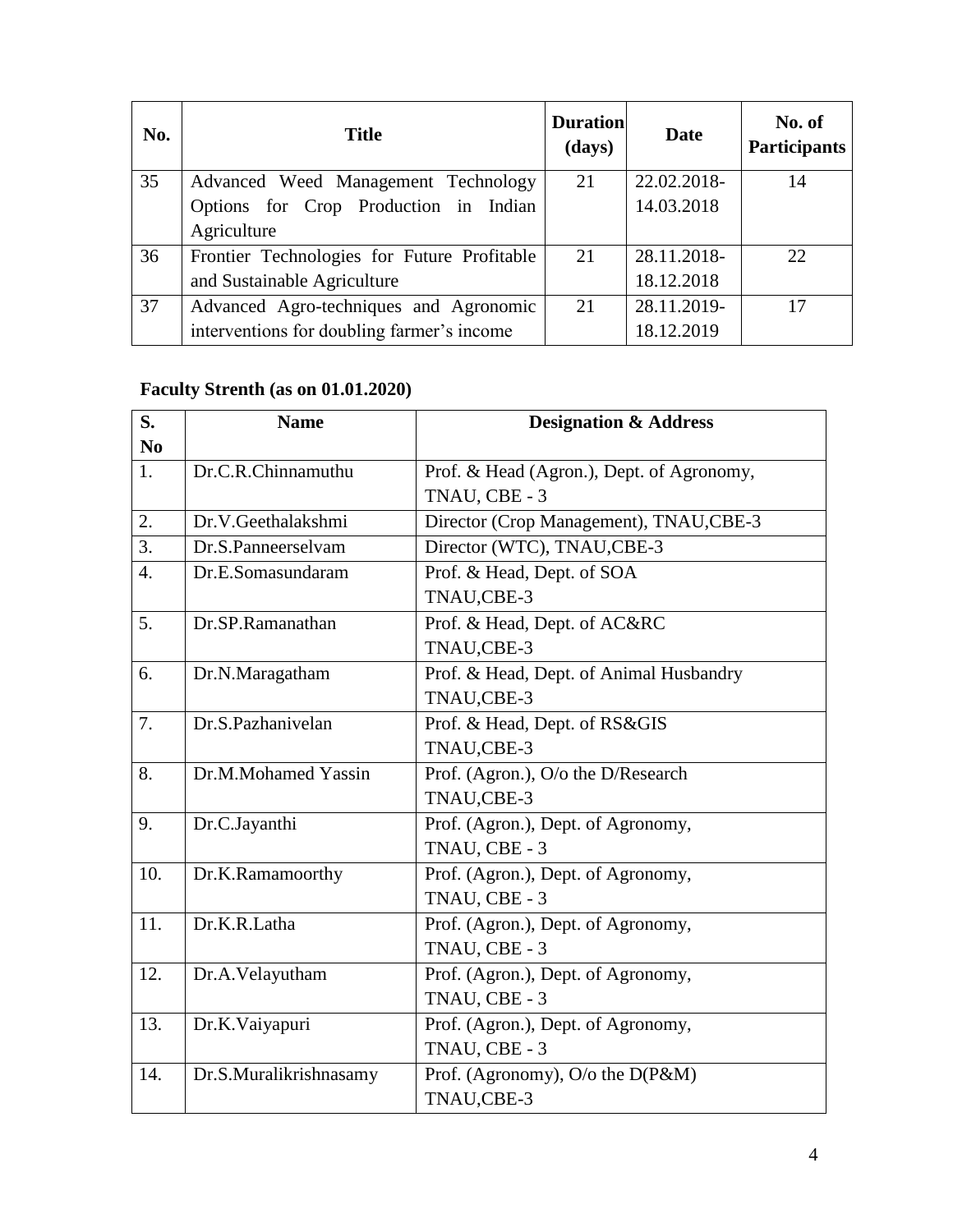| S.<br>N <sub>0</sub> | <b>Name</b>                | <b>Designation &amp; Address</b>                |
|----------------------|----------------------------|-------------------------------------------------|
| 15.                  | Dr.A.Christopher Lourduraj | Prof. (Agronomy), O/o the WTC,                  |
|                      |                            | TNAU,CBE-3                                      |
| 16.                  | Dr.R.Krishnan              | Prof. (Agronomy), O/o the Dean(Agri.)           |
|                      |                            | TNAU,CBE-3                                      |
| 17.                  | Dr.Subbalakshmi            | Prof.(Agronomy), O/o D(WTC),                    |
|                      | Lokanadhan                 | TNAU,CBE-3                                      |
| 18.                  | Dr.V.K.Duraisamy           | Professor (Agronomy), O/o the D/Research        |
|                      |                            | TNAU,CBE-3                                      |
| 19.                  | Dr.K.Srinivasan            | Special Officer (V&DP), TNAU,CBE-3              |
| 20.                  | Dr.V.Manivannan            | Assoc. Prof. (Agron.), O/o the COE,             |
|                      |                            | TNAU,CBE-3                                      |
| 21.                  | Dr.N.K.Sathyamoorthy       | Assoc. Prof. (Agron.), O/o the Dept. of AC&RC   |
|                      |                            | TNAU,CBE-3                                      |
| 22.                  | Dr.P.Murali Arthanari      | Assoc. Prof. (Agron.) & PI-AICRP(WM),           |
|                      |                            | Dept. of Agronomy, TNAU, CBE - 3                |
| 23.                  | Dr.N.Sakthivel             | Assoc. Prof. (Agron.) & CFU, Dept. of Agronomy, |
|                      |                            | TNAU, CBE - 3                                   |
| 24.                  | Dr. Kalpana, R             | Assoc. Prof. (Agron.), O/o the Director(P&M,)   |
|                      |                            | TNAU, CBE-3                                     |
| 25.                  | Dr. Sanbagavalli, S        | Assoc. Prof. (Agron.), Dept. of Agronomy,       |
|                      |                            | TNAU, CBE-3                                     |
| 26.                  | Dr.N.Thavaprakaash         | Assoc. Prof. (Agron.), CFU, Dept. of Agronomy,  |
|                      |                            | TNAU, CBE - 3                                   |
| 27.                  | Dr.N.Vadivel               | Assoc.Prof. (Agron.), Dept. of Agronomy,        |
|                      |                            | TNAU, CBE - 3                                   |
| 28.                  | Dr.S.D.Sivakumar           | Assoc.Prof. (Agron.), Dept. of Agronomy,        |
|                      |                            | TNAU, CBE - 3                                   |
| 29.                  | Dr.Ga.Dheebakaran          | Asst. Prof. (Agron.), O/o the Dept. of AC&RC    |
|                      |                            | TNAU,CBE-3                                      |
| 30.                  | Dr.S.Marimuthu             | Asst. Prof. (Agron.), O/o the Dept. of NS&T     |
|                      |                            | TNAU,CBE-3                                      |
| 31.                  | Dr.S.Natarajan             | Asst.Prof. (Agron.), Dept. of Agronomy,         |
|                      |                            | TNAU, CBE - 3                                   |
| 32.                  | Dr.S.P.Sangeetha           | Asst.Prof. (Agron.), Dept. of Agronomy,         |
|                      |                            | TNAU, CBE - 3                                   |
| 33.                  | Dr.S.Thiruvarassan         | Asst.Prof. (Agron.), Dept. of Agronomy,         |
|                      |                            | TNAU, CBE - 3                                   |
| 34.                  | Dr.M.Senthivelu            | Asst.Prof. (Agron.), Dept. of Agronomy,         |
|                      |                            | TNAU, CBE - 3                                   |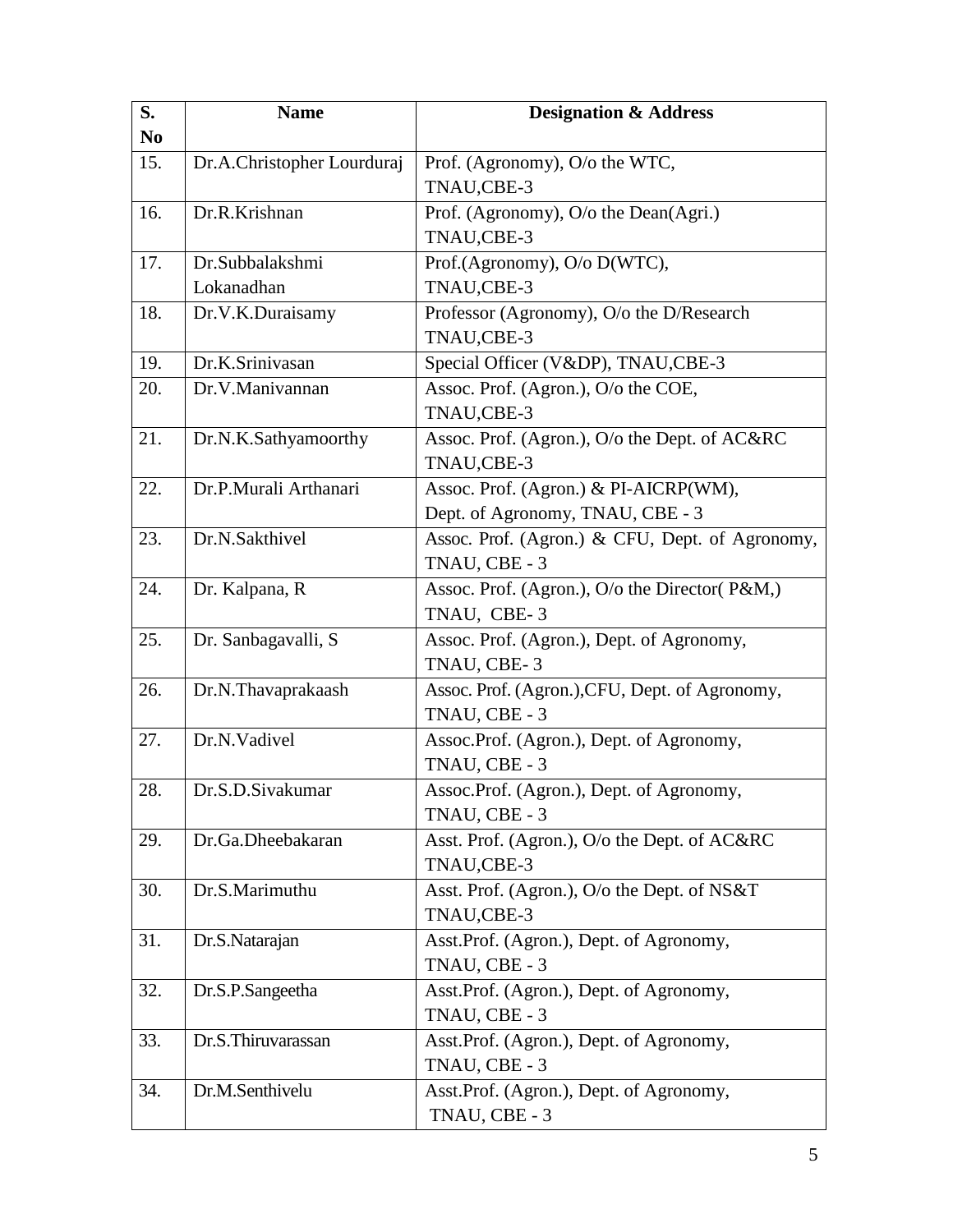| S.             | <b>Name</b>         | <b>Designation &amp; Address</b>             |
|----------------|---------------------|----------------------------------------------|
| N <sub>0</sub> |                     |                                              |
| 35.            | Dr.A.P.Sivamurugan  | Asst. Prof. (Agron.), Dept. of Agronomy,     |
|                |                     | TNAU, CBE - 3                                |
| 36.            | Dr.G.Senthil Kumar  | Asst. Prof. (Agron.), Dept. of Agronomy,     |
|                |                     | TNAU, $CBE-3$                                |
| 37.            | Dr.T.Selvakumar     | Asst. Prof. (Agron.), Dept. of Agronomy,     |
|                |                     | TNAU, CBE - 3                                |
| 38.            | Dr.S.Anitta Fanish  | Asst. Prof. (Agron.), Dept. of Agronomy,     |
|                |                     | TNAU, CBE - 3                                |
| 39.            | Dr. R. Karthikeyan, | Asst.Prof. (Agron.), CFU, Dept. of Agronomy, |
|                |                     | TNAU, CBE-3                                  |
| 40.            | Dr.S.K.Natarajan    | Asst.Prof. (Agron.), CFU, Dept. of Agronomy, |
|                |                     | TNAU, CBE - 3                                |
| 41.            | Dr.A.Renukadevi     | Asst.Prof. (SS&AC), Dept. of Agronomy,       |
|                |                     | TNAU, CBE - 3                                |
| 42.            | Dr.C.Bharathi       | Asst.Prof. (SS&AC), Dept. of Agronomy,       |
|                |                     | TNAU, CBE - 3                                |

### **Infrastructure Development (Action Plan 2017-2020 periods)**

From 2017 to till date many types of equipment have been purchased under various schemes and installed in the Department laboratory for the benefit of the post graduate students for analysis. The equipments purchased under CAFT are furnished hereunder.

- 1. Quartz Double Distilled Water Still
- 2. Dish Washer for Glass washer
- 3. Vertical Autoclave
- 4. Microwave oven
- 5. Leaf Area meter
- 6. Digital Flame Photometer
- 7. Microprocessor based Digital pH Meter with
- 8. Microprocessor based conductivity Meter

In addition to above renovation works for Rs. 2 lakhs has been done during this period.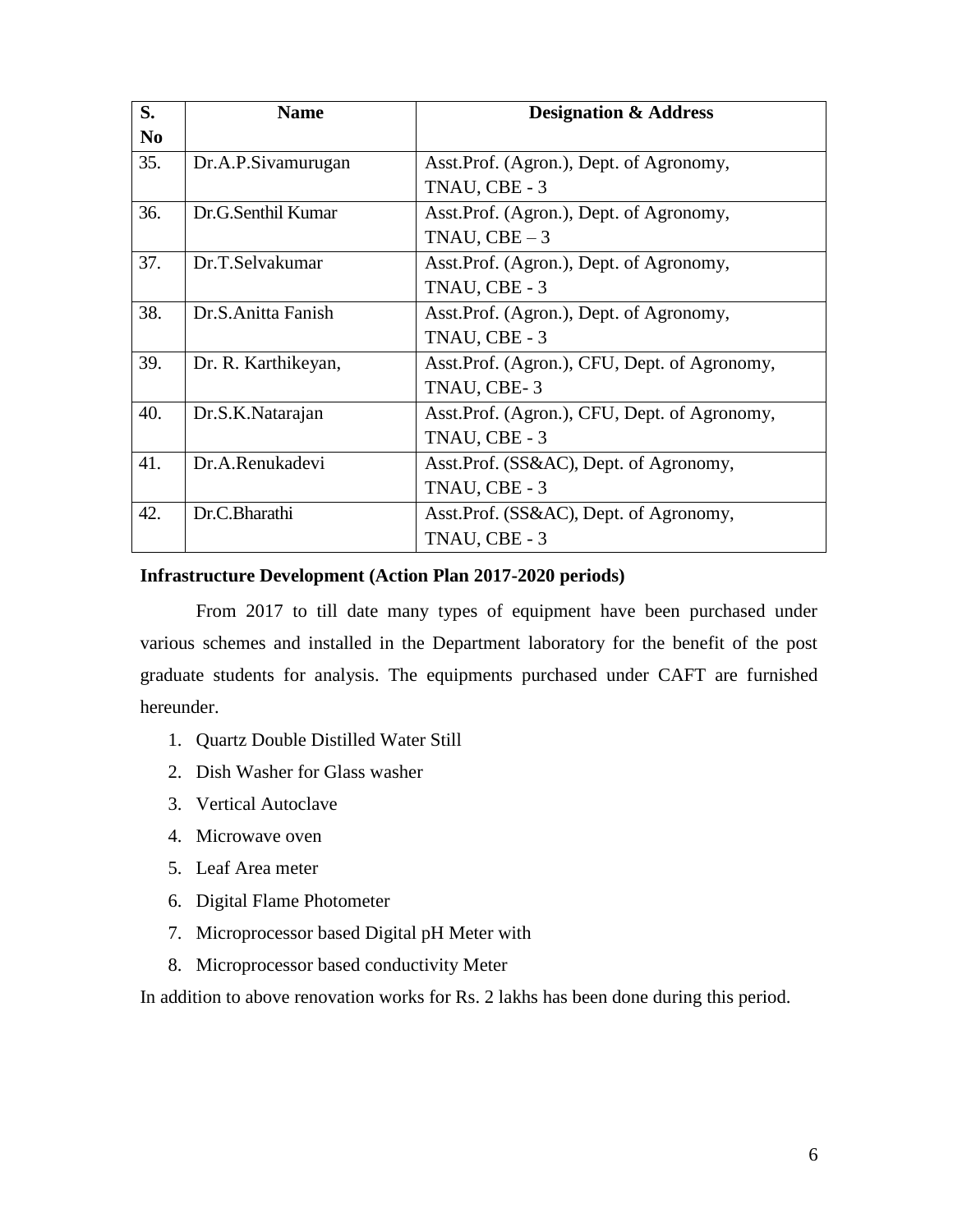#### **Improvement of Faculty library**

The contingencies provided under book purchase for every financial year were utilized to purchase text books on Agronomy and allied subjects. A separate library is being maintained at this Department. These text books are adequately referred by faculty as well as PG students.

| S.No. | <b>Subject</b>                         | <b>No.of books</b> |
|-------|----------------------------------------|--------------------|
| 1.    | Agronomy and crop production           | 166                |
| 2.    | Crops                                  | 110                |
| 3.    | Weed management                        | 49                 |
| 4.    | Irrigation management                  | 66                 |
| 5.    | Dryland agriculture                    | 45                 |
| 6.    | Agro meteorology                       | 44                 |
| 7.    | Farming system and Organic farming     | 63                 |
| 8.    | Soil science                           | 127                |
| 9.    | Agroforestry and wasteland development | 50                 |
| 10.   | Soil and water conservation            | 17                 |
| 11.   | General agriculture related books      | 94                 |
|       | <b>Total</b>                           | 831                |

#### **CAFTA books abstract upto 2018 -19**

#### **Impact of CAFTA**

#### **Education**

All the post –graduate scholars are availing the lab facilities, audio-visual aids LCD projector, computer systems created under CAFT for their research work. Instrumentation technique was taught to them for operating the latest equipments. They are also attending the invited guest lecturers delivered during the training programme. To maintain working condition of equipments viz., Xerox machine, limited accessibility is extended to P.G.students.

#### **Research**

Latest lab equipments provided under CAFT aided in accurate and fast analysis of research materials. Post graduate students and teachers are utilizing the laboratory, audio-visual aids and computer facilities created under CAFT. The students from other departments are also utilizing the laboratory facilities freely.

#### **Awards Received (Action Plan 2017-2020 periods)**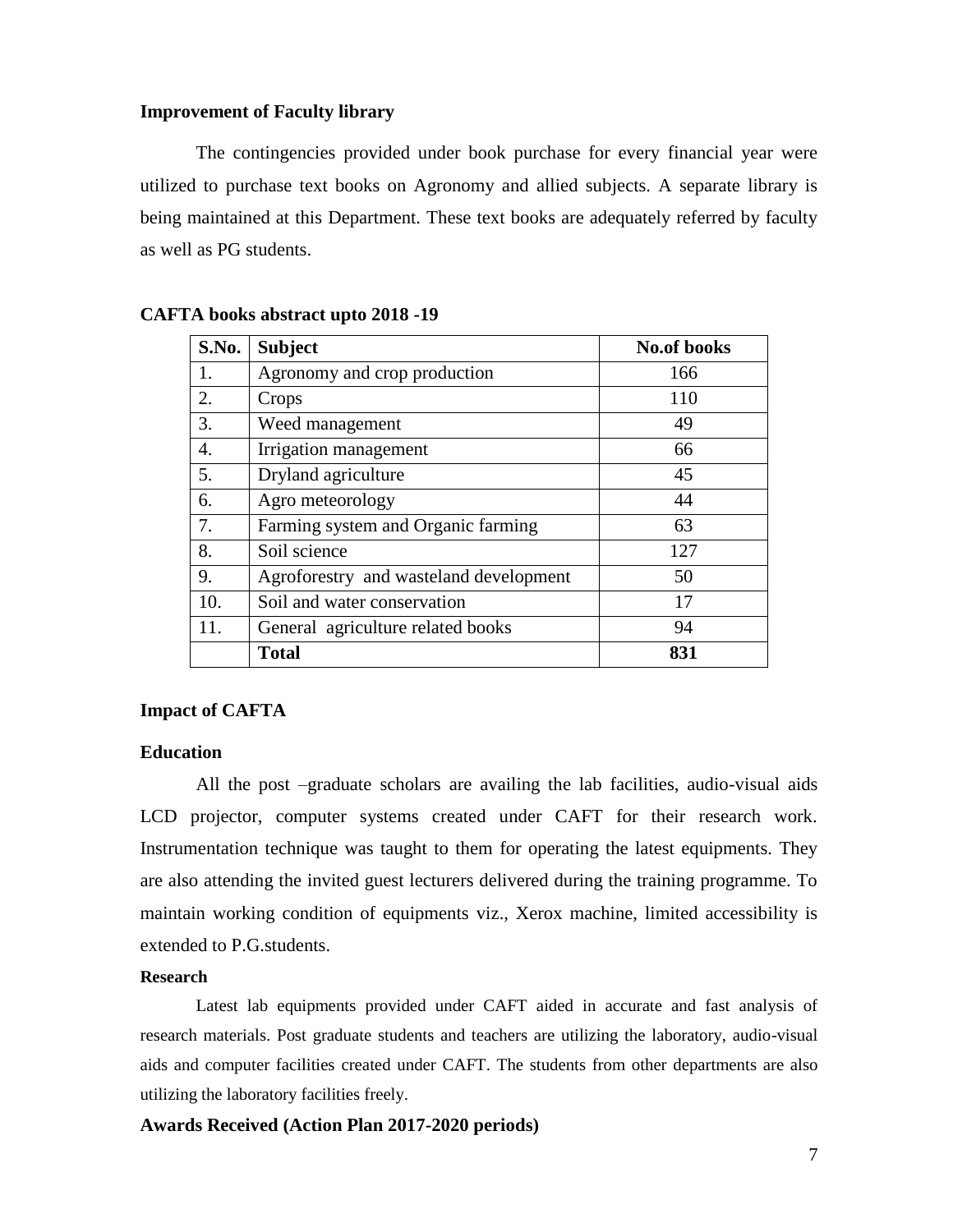# **Awards received by the scientists**

| <b>S. No.</b>    | Name of the scientists       | <b>Name of the Award</b>                       | Year |
|------------------|------------------------------|------------------------------------------------|------|
| 1.               | Dr.C.R.Chinnamuthu           | Fellow of Indian Society of Weed               | 2017 |
|                  | Professor and Head, Dept.of  | Science                                        |      |
|                  | Agronomy                     |                                                |      |
|                  |                              |                                                |      |
| 2.               | Dr.C.Chinnusamy, Professor   | Achiever Award 2016                            | 2017 |
|                  | (Agron.)                     |                                                |      |
| 3.               | Dr.N.Viji, Research Scholar, | <b>Best Thesis Award</b>                       | 2017 |
|                  | Dept. of Agronomy            |                                                |      |
| $\overline{4}$ . | Dr.K.R.Latha                 | Venkitappa Award for 2016<br>Nalla             | 2017 |
|                  | Professor (Agronomy)         | (Best Research Worker in Redgram)              |      |
| 5.               | Dr.M.Senthivelu              | <b>Best Poster Presentation Award</b>          | 2017 |
|                  | Asst.Prof. (Agron.)          |                                                |      |
| 6.               | Dr.P.Murali Arthanari, Asst. | Fellow of Society of Krishi Vigyan,            | 2018 |
|                  | Prof. (Agron.)               | Punjab                                         |      |
| 7.               | Dr.C.R.Chinnamuthu           | Special Recognition Award in the               | 2019 |
|                  |                              | niche area "Nanotechnology                     |      |
|                  |                              | Applications in Weed Management"               |      |
|                  |                              | by TNAU, Coimbatore                            |      |
| 8.               | Dr.K.Vaiyapuri               | <b>Best Scientist Award</b>                    | 2019 |
| 9.               | Dr.S.D.Sivakumar             | Achievements in AICRP ON FCU                   | 2019 |
| 10.              | Dr.N.Vadivel, Assoc. Prof.   | Best AICRP centre award,                       | 2019 |
|                  | (Agronomy)                   | IIMR, Hyderabad CCS HAU, Hisar                 |      |
| 11.              | Dr.S.K.Natarajan, Asst.Prof. | Production<br><b>Best</b><br>Seed<br>Scientist | 2019 |
|                  | (Agron.)                     | Award                                          |      |
| 12.              | Dr.M.Senthivelu              | Third Prize for the Best Poster                | 2019 |
|                  | Asst.Prof. (Agron.)          | Presentation                                   |      |

### **Book with ISBN, Chapters in Books with ISBN, Booklets (without ISBN number) & Articles in journals\*: (Action Plan 2017-2020 periods)**

| S.<br>N <sub>0</sub> | Name of the<br><b>Faculty</b>                      | Name of the book        | <b>ISBN No</b> | Name of the<br><b>Publisher</b> | <b>Year of</b><br><b>Publicat</b><br>ion |  |
|----------------------|----------------------------------------------------|-------------------------|----------------|---------------------------------|------------------------------------------|--|
|                      | <b>Book with ISBN only (Indicate ISBN Number):</b> |                         |                |                                 |                                          |  |
|                      | Balasubramanian,                                   | Compendium of ISBN:978- |                | Kalyani                         | 2017                                     |  |
|                      | P., K.Senthil and Agronomy                         | (One                    | $93 - 272$     | Publishers                      |                                          |  |
|                      | $C.R.C$ hinnamuthu   for all-all for one)          |                         | 9725-6         |                                 |                                          |  |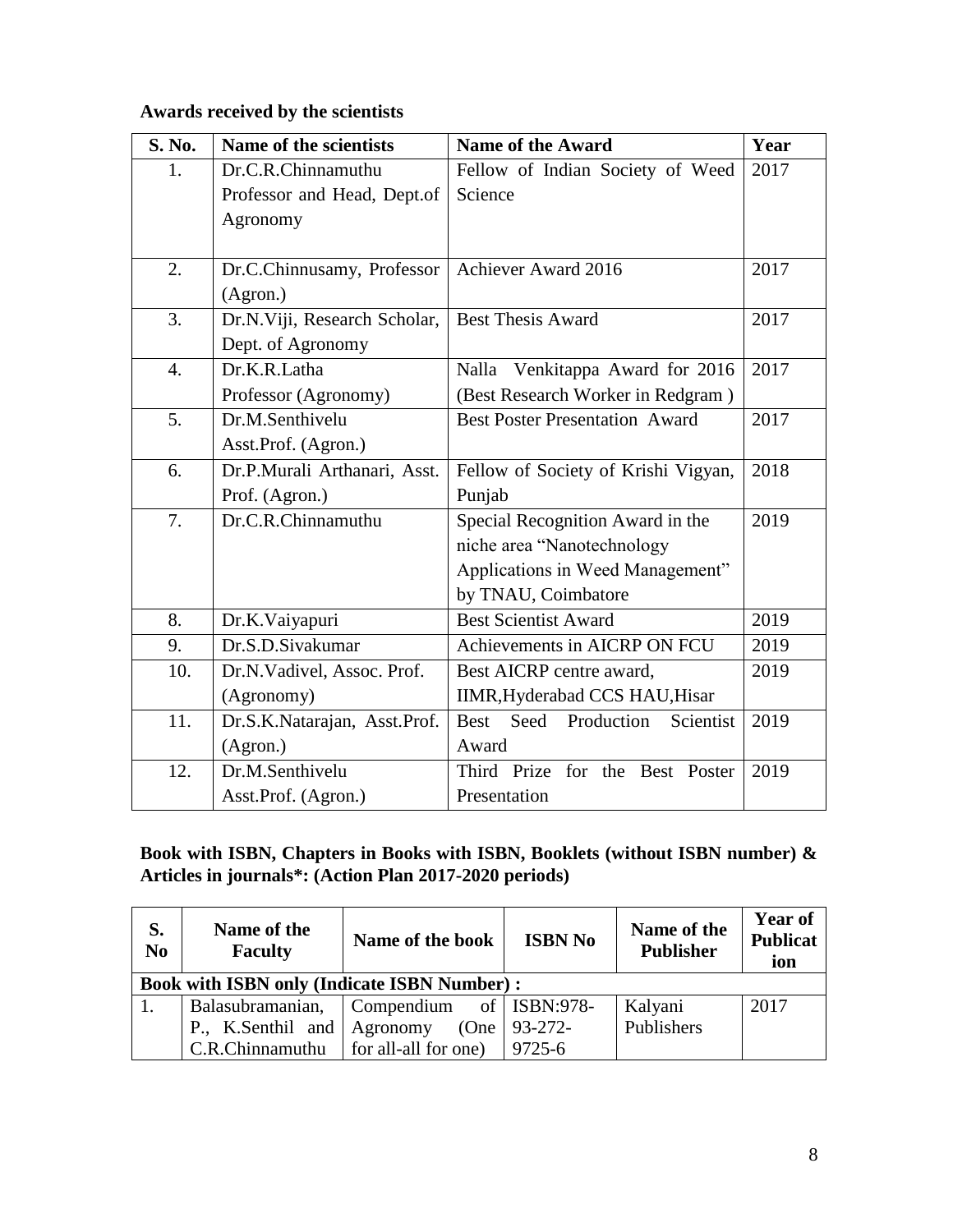| S.<br>N <sub>0</sub> | Name of the<br><b>Faculty</b>                                                                                                                 | Name of the book                                                                                                                                             | <b>ISBN No</b>                             | Name of the<br><b>Publisher</b>                                                     | <b>Year of</b><br><b>Publicat</b><br>ion |
|----------------------|-----------------------------------------------------------------------------------------------------------------------------------------------|--------------------------------------------------------------------------------------------------------------------------------------------------------------|--------------------------------------------|-------------------------------------------------------------------------------------|------------------------------------------|
| 2.                   | P.Devasenapathy,<br>$C_{\cdot}$<br>Chinnusamy,<br>K.R.Latha,<br>P.Murali<br>Arthanari,<br>T.Selvakumar,<br>C.Bharathi<br>and<br>A.Ramalakshmi | Advanced<br>Weed<br>Management<br>Technology<br>Options for Crop<br>Production<br>in<br>Indian Agriculture.<br>Edited<br><b>Book</b><br>(CAFTA<br>Training). | ISBN:978-<br>93-87314-<br>$57-3.$          | Thanambikai<br>Publication,<br>CBE-1; Pp: 1-<br>476.                                | 2017                                     |
| 3.                   | C.Chinnusamy,<br>P.Murali<br>Arthanari,<br>R.Sathya Priya and<br>V.Hariharasudhan                                                             | Tropical<br>Weeds:<br>Biology<br>and<br>Identification.                                                                                                      | <b>ISBN</b><br>No.978-93-<br>86110-00-0.   | Published<br>by<br>Jaya<br>Publishing<br>House, Delhi.                              | 2017                                     |
| $\overline{4}$ .     | P.Devasenapathy,<br>C. Chinnusamy,<br>K.R.Latha,<br>P.Murali<br>Arthanari,<br>T.Selvakumar,<br>C.Bharathi<br>and<br>A.Ramalakshmi.            | Advanced<br>Weed<br>Management<br>Technology<br>Options for Crop<br>Production<br>in<br>Indian Agriculture.<br>Edited<br><b>Book</b><br>(CAFTA Training)     | ISBN:978-<br>93-87314-<br>$57-3.$          | Thanambikai<br>Publication,<br>$CBE-1$                                              | 2018                                     |
| 5.                   | K.R.Latha, V.Vasu<br>ki, S.Padama Rani<br>, K.Sathiya Bama<br>and<br>P.Devasenapathy.                                                         | Malai<br>pradesangallukana<br>orunginatha<br>pannaya thittam -<br>oru kannotam                                                                               | ISBN No :<br>978-93-<br>83799-93-0         | <b>TNAU</b><br>University<br>Press                                                  | 2018                                     |
| 6.                   | P.Balasubramania<br>n, K.Senthil<br>and<br>C.R.Chinnamuthu,                                                                                   | Compendium<br>of<br>Agronomy<br>(One<br>for all-all for one).                                                                                                | ISBN 978-<br>93-272-<br>9725-6             | Kalyani<br>Publishers                                                               | 2018                                     |
| 7.                   | C.R.Chinnamuthu,<br>C.Chinnusamy,<br>K.Ramamorthy,<br>S.Sanbagavalli and<br>T.Selvakumar.                                                     | Frontier<br>technologies<br>for<br>future<br>profitable<br>sustainable<br>and<br>agriculture.                                                                | <b>ISBN</b><br>978-<br>93-89235-<br>$16-6$ | Jaya<br>Publishing<br>house, H-160,<br>Sector $-16$ ,<br>Rohini, Delhi<br>$-110089$ | 2018                                     |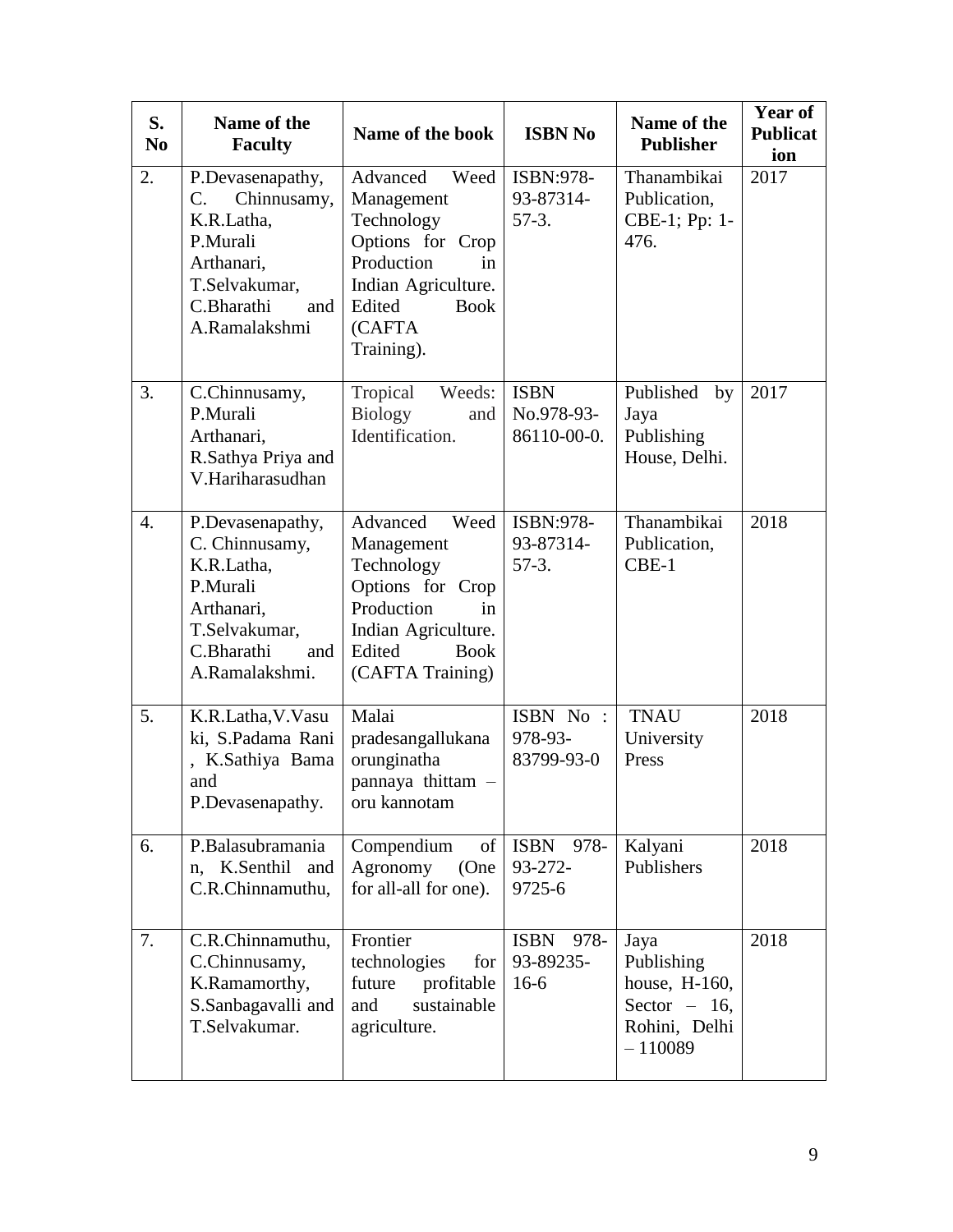| S.<br>N <sub>0</sub> | Name of the<br><b>Faculty</b>                                        | Name of the book                                                                                                             | <b>ISBN No</b>                                        | Name of the<br><b>Publisher</b>                                      | Year of<br><b>Publicat</b><br>ion |
|----------------------|----------------------------------------------------------------------|------------------------------------------------------------------------------------------------------------------------------|-------------------------------------------------------|----------------------------------------------------------------------|-----------------------------------|
| 8.                   | P.Janaki<br>and<br>R.Kalpana                                         | Hand<br>book<br>on<br>Laboratory<br>techniques                                                                               | ISBN<br>978-<br>$93 - 272 -$<br>9783-6                | Kalayani<br>Publisher,<br>New Delhi                                  | 2019                              |
| 9.                   | A.P.Sivamurugan<br>and<br>S.Pazhanivelan,                            | Agronomy<br>for<br>Civil<br><b>Services</b><br>main examination                                                              | 978-93-<br>5359-905-8                                 | Kalayani<br>Publisher,<br>New Delhi                                  | 2019                              |
| 10.                  | R.Kalpana,<br>P.Murali Arthanari<br>Chelvi Ramessh                   | Textbook<br>on<br><b>Organic Farming</b>                                                                                     | 978-93-<br>89477-46-7                                 | Kalayani<br>Publisher,<br>New Delhi                                  | 2019                              |
|                      | <b>Chapters in Books with ISBN</b>                                   |                                                                                                                              |                                                       |                                                                      |                                   |
| 11.                  | Sathiya Bama, K.,<br>K.R<br>Latha.V.Vasuki<br>and S.Padmarani        | Soil<br>Issuing<br>of<br>health card to the<br>tribal<br>farmers<br>integrated<br>under<br>farming<br>system-<br>An overview | ISBN:<br>9789387314<br>$-04-7.$<br>$p.no122-$<br>124. | Tamilal<br>eyalum-<br>Agriculture,<br>Vertinary and<br>fishery       | 2017                              |
| 12.                  | Sathiya Bama, K.,<br>K.R<br>Latha.<br>V.Vasuki<br>and<br>S.Padmarani | Carbon<br>foot<br>printing<br>in<br>integrated farming<br>system-                                                            | ISBN:97893<br>87314-04-7.<br>p.no125-<br>127.         | Tamilal<br>eyalum-<br>Agriculture,<br>vertinary and<br>fishery       | 2017                              |
| 13.                  | Sathiya Bama, K.,<br>P.M.Shanmugam<br>and<br>E.Somasundaram          | Soil<br>quality<br>as<br>influenced<br>by<br>different nutrient<br>and<br>sources<br>cropping<br>sequences                   | ISBN:97893<br>87314-04-7.<br>p.no128-<br>130.         | Tamilaleyalu<br>$m-$<br>Agriculture,<br>vertinary<br>and<br>fishery. | 2017                              |
| 14.                  | Sathiya Bama, K.,<br>P.M.Shanmugam<br>and<br>E.Somasundaram          | Influence<br>of<br>Tillage<br>methods<br>planting<br>and<br>techniques on soil<br>carbon dynamics                            | ISBN:97893<br>87314-04-7<br>p.no131-<br>133.          | Tamilal<br>eyalum-<br>Agriculture,<br>vertinary<br>and<br>fishery.   | 2017                              |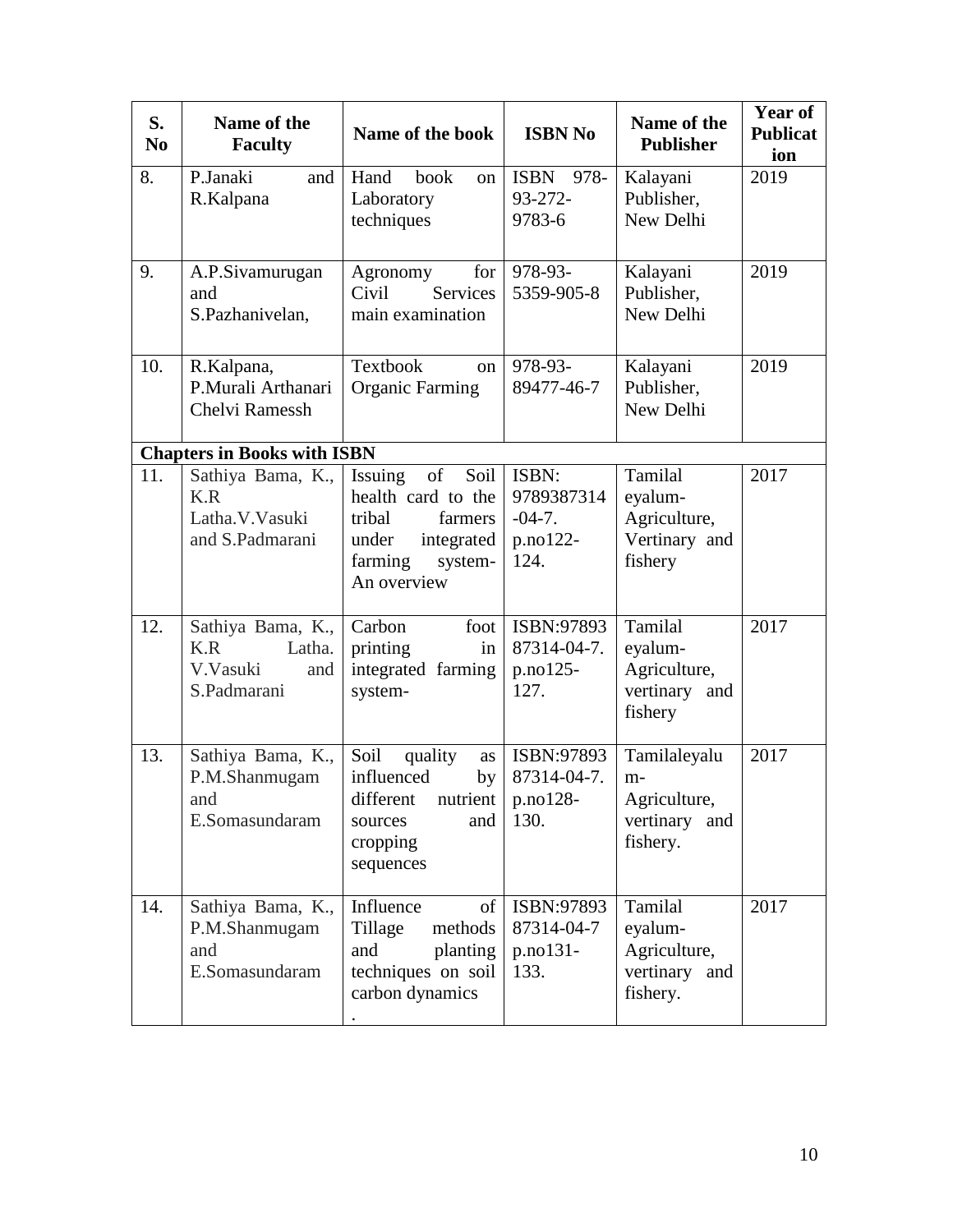| S.<br>N <sub>0</sub> | Name of the<br><b>Faculty</b>    | Name of the book                                                                                                                                                                                                                                                  | <b>ISBN No</b>                               | Name of the<br><b>Publisher</b>                                                                                                            | <b>Year of</b><br><b>Publicat</b><br>ion |
|----------------------|----------------------------------|-------------------------------------------------------------------------------------------------------------------------------------------------------------------------------------------------------------------------------------------------------------------|----------------------------------------------|--------------------------------------------------------------------------------------------------------------------------------------------|------------------------------------------|
| 15.                  | Chinnamuthu, C.R<br>and N.Viji   | Trends<br>and<br>of<br>developments<br>nanotechnology<br>application<br>in<br>weed management<br>in India. In: Fifty<br>of<br>Weed<br>years<br>Research in India.<br>Edited by Sushil<br>Kumar<br>and<br>J.S.Mishra.                                              | ISBN: 978-<br>81-931978-<br>$7 - 5$          | <b>Indian Society</b><br>of<br>Weed<br>Science,<br>ICAR-<br>Directorate of<br>Weed<br>Research<br>$(DWR)$ ,<br>Jabalpur-<br>482004, India. | 2018                                     |
| 16.                  | Chinnamuthu,<br>C.R.             | Designing<br>Nanomaterials and<br>Nanocomposites<br>for<br>the<br>of<br>Management<br>Weeds<br>and<br>Herbicide Residue.<br>by.<br>Edited<br>K.<br>Sahayaraj and P.<br>Selvaraj.                                                                                  | ISBN: 978-<br>1-9164009-<br>$1 - 7$          | Smith<br>and<br>Franklin<br><b>Books</b><br>in<br><b>Biosciences</b>                                                                       | 2017                                     |
| 17.                  | K.R. Latha and L.<br>Vimalendran | Improving<br>cultivation<br>$% \left( \left( \mathcal{A},\mathcal{A}\right) \right) =\left( \mathcal{A},\mathcal{A}\right)$ of<br>pigeonpea.<br>Sivasankar, S. et<br>al.<br>(ed.),<br>Achieving<br>sustainable<br>cultivation of grain<br>legumes<br>Volume<br>2: | (ISBN: 978)<br>78676<br>$\mathbf{1}$<br>1408 | Burleigh<br>Dodds<br>Science<br>Publishing,<br>Cambridge,<br>UK.<br>www.bdspubl<br>ishing.com)<br>Chapter<br>15,<br>p.1-40.                | 2017                                     |
| 18.                  | C. Chinnusamy                    | Agronomic<br>of<br>management<br>herbicide tolerant<br>crops. Edited Book<br>(CAFTA Training)<br>"Advanced Weed<br>Management<br>Technology<br>Options for Crop<br>Production<br>in<br>Indian<br>Agriculture".                                                    | ISBN:978-<br>93-87314-<br>$57-3.$            | Thanambikai<br>Publication,<br>CBE-1; 401-<br>409.                                                                                         | 2017                                     |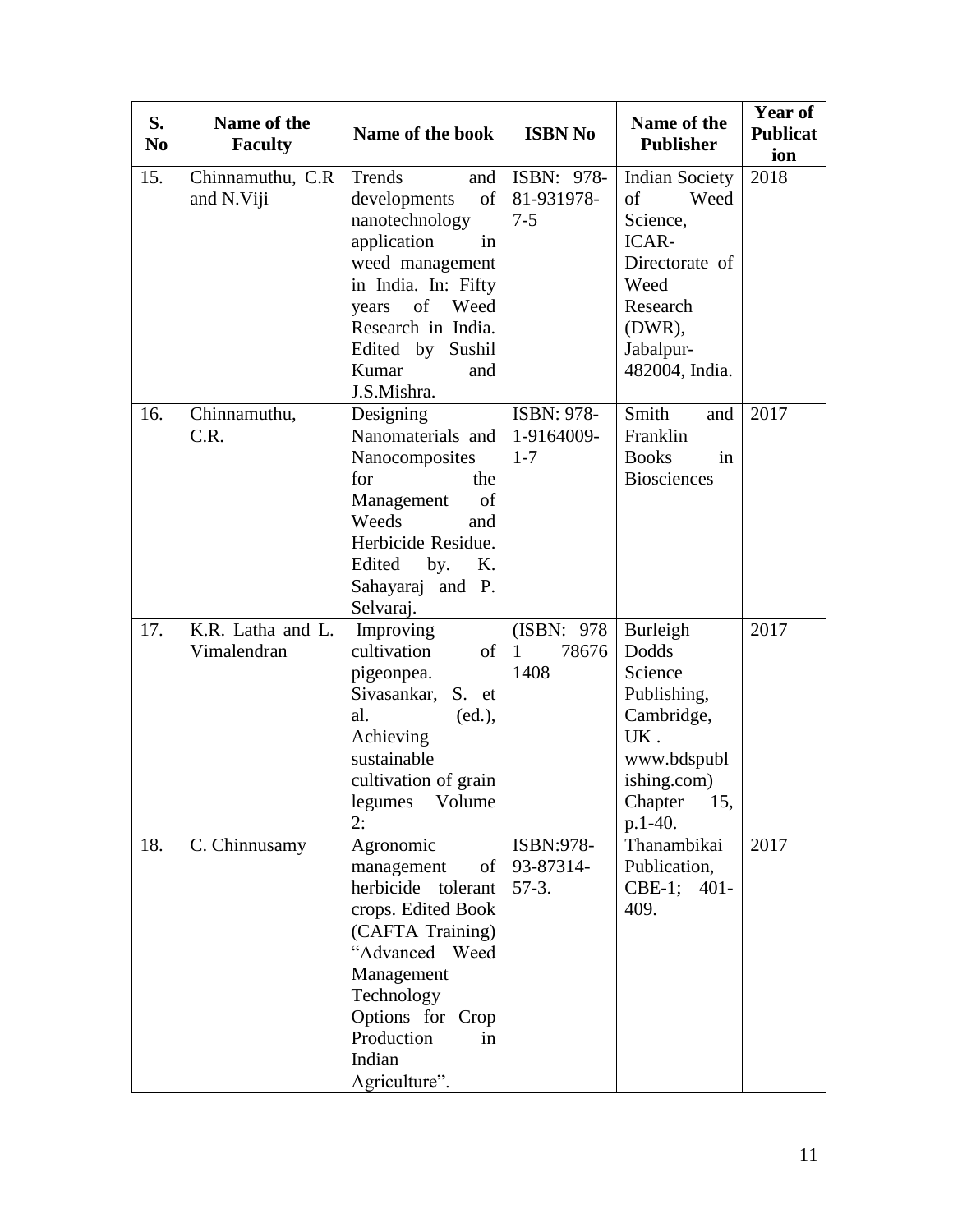| S.<br>No. | Name of the<br><b>Faculty</b>          | Name of the book                   | <b>ISBN No</b> | Name of the<br><b>Publisher</b> | <b>Year of</b><br><b>Publicat</b><br>ion |
|-----------|----------------------------------------|------------------------------------|----------------|---------------------------------|------------------------------------------|
| 19.       | C.<br>Chinnusamy                       | Skill development                  | ISBN:978-      | Thanambikai                     | 2017                                     |
|           | R.Sathiya<br>and                       | layout<br>and<br>on                | 93-87314-      | Publication,                    |                                          |
|           | Priya.                                 | planning of field                  | $57-3.$        | $CBE-1;$<br>$31 -$              |                                          |
|           |                                        | experiments<br><sub>on</sub>       |                | 43.                             |                                          |
|           |                                        | herbicide tolerant                 |                |                                 |                                          |
|           |                                        | crops. Edited Book                 |                |                                 |                                          |
|           |                                        | (CAFTA Training)<br>"Advanced Weed |                |                                 |                                          |
|           |                                        | Management                         |                |                                 |                                          |
|           |                                        | Technology                         |                |                                 |                                          |
|           |                                        | Options for Crop                   |                |                                 |                                          |
|           |                                        | Production<br>in                   |                |                                 |                                          |
|           |                                        | Indian                             |                |                                 |                                          |
|           |                                        | Agriculture".                      |                |                                 |                                          |
| 20.       | Chinnamuthu,                           | Nanotechnology                     |                | Dept.of Nano                    | 2017                                     |
|           | C.R.                                   | Applications<br>in                 |                | Science<br>and                  |                                          |
|           |                                        | Agriculture:                       |                | Technology,                     |                                          |
|           |                                        | Nanoherbicides.                    |                | TNAU,                           |                                          |
|           |                                        |                                    |                | Coimbatore.                     |                                          |
| 21.       | Latha, K.R.<br>and                     | Achieving                          | ISBN:No.       | Published<br>by                 | 2018                                     |
|           | L.Vimalendran                          | sustainable                        | 978-178676     | Burleigh                        |                                          |
|           |                                        | cultivation of grain               | 1408           | Dodds<br>Science                |                                          |
|           |                                        | legumes; Vol.2. In:<br>Improving   |                | Publishing                      |                                          |
|           |                                        | cultivation<br>of                  |                | Limited,<br>82                  |                                          |
|           |                                        | particular<br>grain                |                | High<br>Street,                 |                                          |
|           |                                        | legume                             |                | Sawston,                        |                                          |
|           |                                        |                                    |                | Cambridge,                      |                                          |
|           |                                        |                                    |                | CB22<br>3HJ,                    |                                          |
|           |                                        |                                    |                | UK. pp. 1-40.                   |                                          |
|           | <b>Booklets (without ISBN number):</b> |                                    |                |                                 |                                          |
| 22.       | Murali Arthanari,                      | Manavari                           |                | Manavari                        | 2018                                     |
|           | P.<br>and                              | velanmayil<br>kalai                |                | Velanmai:Tho                    |                                          |
|           | C.Chinnusamy                           | nirvagam(Tamil).                   |                | zhinutpa                        |                                          |
|           |                                        |                                    |                | kayedu2017-                     |                                          |
|           |                                        |                                    |                | 18:<br>Page                     |                                          |
|           |                                        |                                    |                | No.24<br>to<br>38(SAMETI        |                                          |
|           |                                        |                                    |                | Training                        |                                          |
|           |                                        |                                    |                | Manual).                        |                                          |
| 23.       | Dr.K.Vaiyapuri                         | Moisture<br>Insitu                 |                | Director                        | 2018                                     |
|           | and                                    | conservation                       |                | SAMETI, ST                      |                                          |
|           | Dr.P.Devasenapath                      | technologies<br>in                 |                | AMIN, Kudu                      |                                          |
|           | y.                                     | rainfed<br>farming-                |                | miyanmali                       |                                          |
|           |                                        | SSEPERS-ATMA                       |                | and TNAU                        |                                          |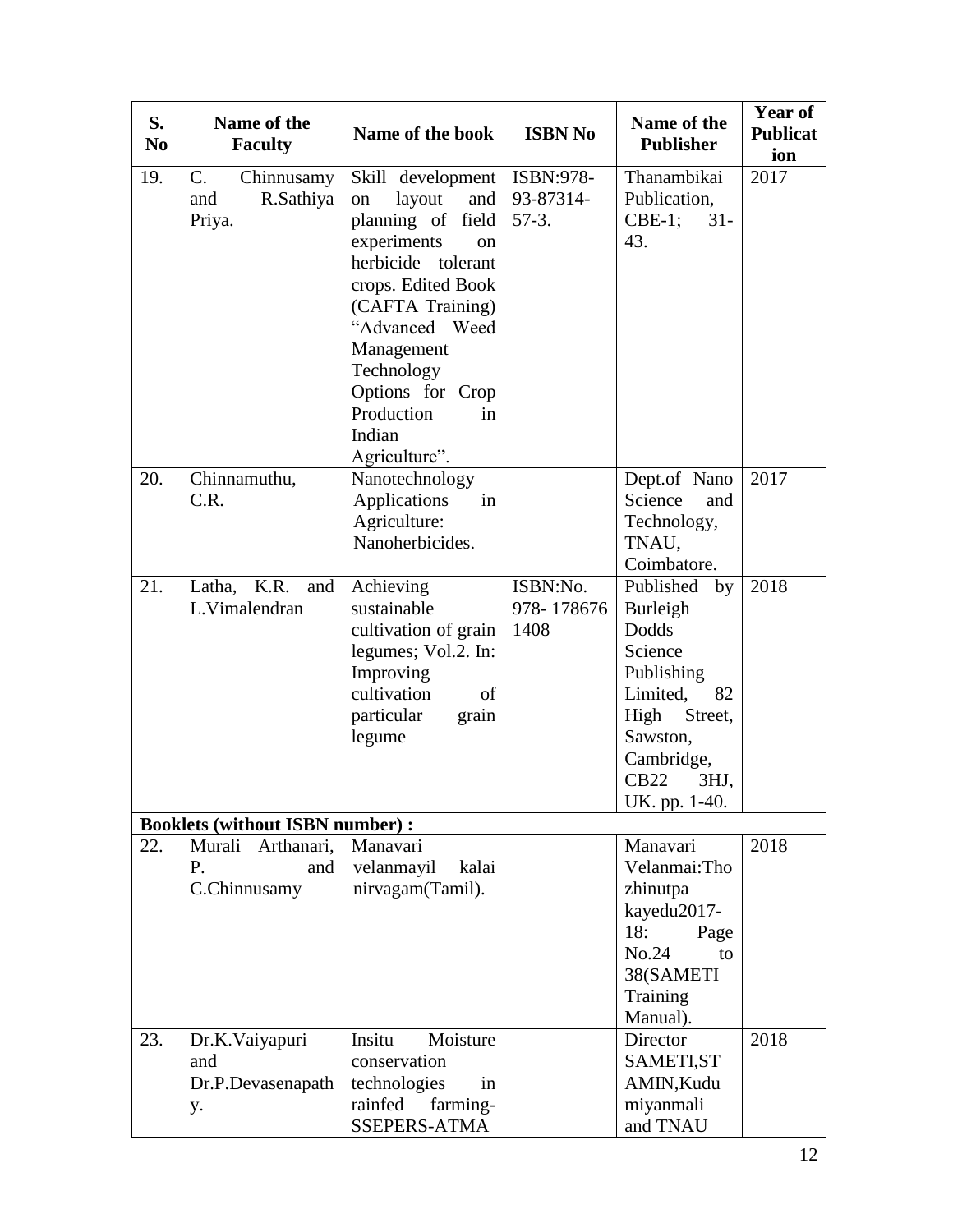| S.<br>N <sub>0</sub> | Name of the<br><b>Faculty</b> | Name of the book        | <b>ISBN No</b> | Name of the<br><b>Publisher</b> | <b>Year of</b><br><b>Publicat</b><br>ion |
|----------------------|-------------------------------|-------------------------|----------------|---------------------------------|------------------------------------------|
|                      |                               | 2017-18-Rainfed         |                |                                 |                                          |
|                      |                               | technologies.           |                |                                 |                                          |
|                      |                               | Technology Guide.       |                |                                 |                                          |
| 24.                  | Dr.C.Jayanthi,                | Rainfed                 |                | Director                        | 2018                                     |
|                      | Dr.P.Devasenapath             | technologies.           |                | SAMETI, ST                      |                                          |
|                      | Dr.K.Vaiyapuri                | <b>Technology Guide</b> |                | AMINKudum                       |                                          |
|                      | Dr.P.Murali<br>and            |                         |                | iyanmali and                    |                                          |
|                      | Arthanari                     |                         |                | TNAU.                           |                                          |

# **Research Articles in journals**

| S.             | Name of the                                                             | Name of the                                                                                                                                                                               | Year<br><b>of</b>      | Name of the Journal, Volume,                             |
|----------------|-------------------------------------------------------------------------|-------------------------------------------------------------------------------------------------------------------------------------------------------------------------------------------|------------------------|----------------------------------------------------------|
| N <sub>0</sub> | <b>Faculty</b>                                                          | <b>Research Paper</b>                                                                                                                                                                     | <b>Public</b><br>ation | <b>Issue and Page No.</b>                                |
| 1.             | $C_{\cdot}$<br>Agila,<br>and<br>C.R.Chinnamuthu                         | Yield and Economics<br>of<br>Irrigated<br>Blackgram under Lay<br>by Method of Pre-<br>Emergence Herbicide<br>Application                                                                  | 2017                   | Int.J.Curr.Res.Aca.Rev.<br>$5(8)$ :<br>$25-29.$          |
| 2.             | Ravisankar,<br>D.,<br>C.R. Chinnamuthu<br>and P. Srimathi               | Assessment of tuber<br>viability<br>and<br>sprouting behavior of<br>purple<br>nutsedge<br>(Cyperus rotundus) -<br>A prelude study for<br>control<br>$\sigma$ f<br>world<br>worst weed.    | 2017                   | Int.J.Curr.Microbiol.App.Sci.<br>$6(9)$ : 886-895        |
| 3.             | Pradeesh<br>Kumar,<br>$\overline{C}$ .<br>R.<br>T<br>and<br>Chinnamuthu | of<br>Assembly<br>nanoencapsulated<br>pendimethalin<br>herbicide<br>using<br>evaporation<br>solvent<br>method<br>for<br>season<br>long weed<br>control<br>under<br>irrigated<br>ecosystem | 2017                   | J.<br>Pure<br>Biosci.<br>Int.<br>App.<br>$5(1):349-357.$ |
| 4.             | Brindha, K. and<br>C.R.Chinnamuthu                                      | Zinc oxide nanorods<br>to degrade phenolics<br>and stored starch of<br>Cyperus<br>rotundus<br>tubers management                                                                           | 2017                   | Journal of Crop and<br>Weed,<br>13(3): 184-188.          |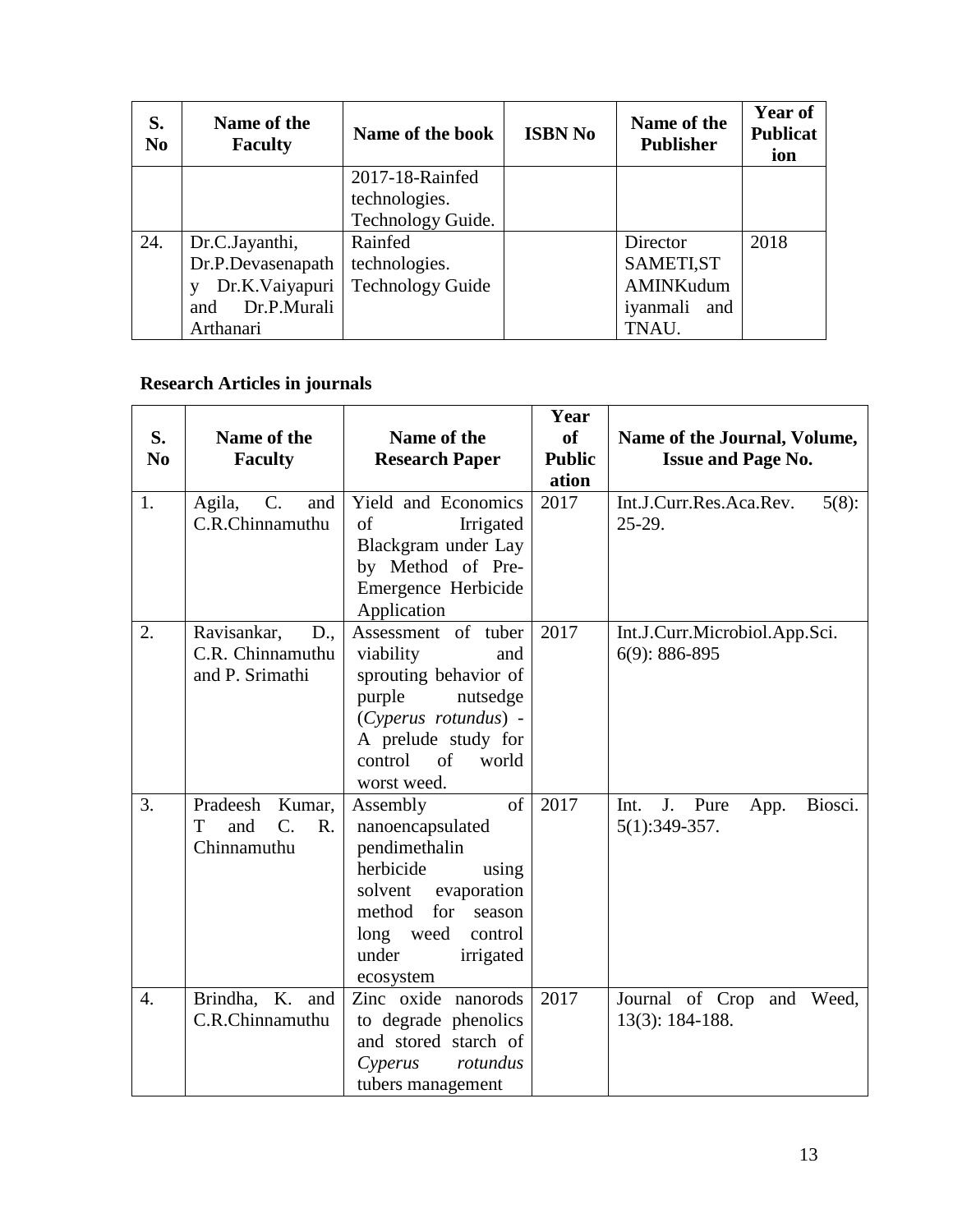| S.<br>N <sub>o</sub> | Name of the<br><b>Faculty</b>                                                       | Name of the<br><b>Research Paper</b>                                                                                                                                                         | Year<br><b>of</b><br><b>Public</b><br>ation | Name of the Journal, Volume,<br><b>Issue and Page No.</b>                        |
|----------------------|-------------------------------------------------------------------------------------|----------------------------------------------------------------------------------------------------------------------------------------------------------------------------------------------|---------------------------------------------|----------------------------------------------------------------------------------|
| 5.                   | Ravisankar, D and<br>C.<br>R.<br>Chinnamuthu                                        | Study<br>purple<br>on<br>nutsedge<br>(Cyperus<br>tuber<br><i>rotundus</i> )<br>dormancy<br>and<br>its<br>control<br>through<br>combined application<br>of growth regulator<br>and herbicides | 2017                                        | Chem Sci Rev Lett. 6(22): 727-<br>731                                            |
| 6.                   | Gangadharan,<br>S.<br>C.R.<br>Chinnamuthu,<br>G.<br>Mariappan<br>and<br>S.Boja Raj. | Weed dynamics of red<br>$+$<br>Sesbania<br>rice<br>aculeate<br>intercropping system.                                                                                                         | 2017                                        | Agric.<br>Update, 12 (4):1067-<br>1072                                           |
| 7.                   | Balasubramanian,<br>C.R.<br>P<br>and<br>Chinnamuthu                                 | Charred rice husk to<br>the<br>improve<br>soil<br>moisture<br>retention<br>nutrient<br>and<br>under<br>management<br>groundnut<br>rainfed<br>(Arachis<br>hypogaea<br>$L.$ ).                 | 2017                                        | Journal of Agroecology<br>and<br>Natural Resource Management.<br>$4(4): 325-330$ |
| 8.                   | Hariharasudhan.<br>V, C. Chinnusamy<br>N <sub>r</sub><br>and<br>K.<br>Prabhakaran   | Effect of Pre and Post<br>Emergence<br>Herbicides on Growth<br>Yield<br>of<br>Bt<br>and<br>Cotton under Varied<br>Agro Meteorological<br>Environments.                                       | 2017                                        | Chem Sci Rev Lett 2017, 6<br>$(21), 514-519.$                                    |
| 9.                   | Sanbagavalli<br>S.<br>Marimuthu S. and<br>Chinnusamy C.                             | Economic viability of<br>weed<br>management<br>practices<br>on<br>productivity<br>of<br>blackgram (Phaseolus<br>$mungo L.$ ).                                                                | 2017                                        | International<br>Journal<br>of<br>Agriculture<br>Sciences.<br>8(58):3167-3170.   |
| 10.                  | Sanbagavalli<br>S.,<br>C. Chinnusamy S.<br>Marimuthu<br>and<br>A.P.Sivamurugan      | Weed<br>Management<br>Strategies in Black<br>(Phaseolus<br>gram<br>mungo<br>$L)$ :<br>A<br>Review.                                                                                           | 2017                                        | International<br>Journal<br>of<br>Agriculture<br>Sciences.<br>8(61):3481-3486.   |
| 11.                  | Sanbagavalli<br>S.,<br>C. Chinnusamy, S.<br>Thiruvarassan and<br>S.Marimuthu        | <b>Evaluation of Efficient</b><br>Weed<br>Management<br>Practices on Growth<br>Yield<br>of<br>and<br>Groundnut.                                                                              | 2017                                        | International<br>of<br>Journal<br>Agriculture<br>Sciences.<br>8(59):3310-3313.   |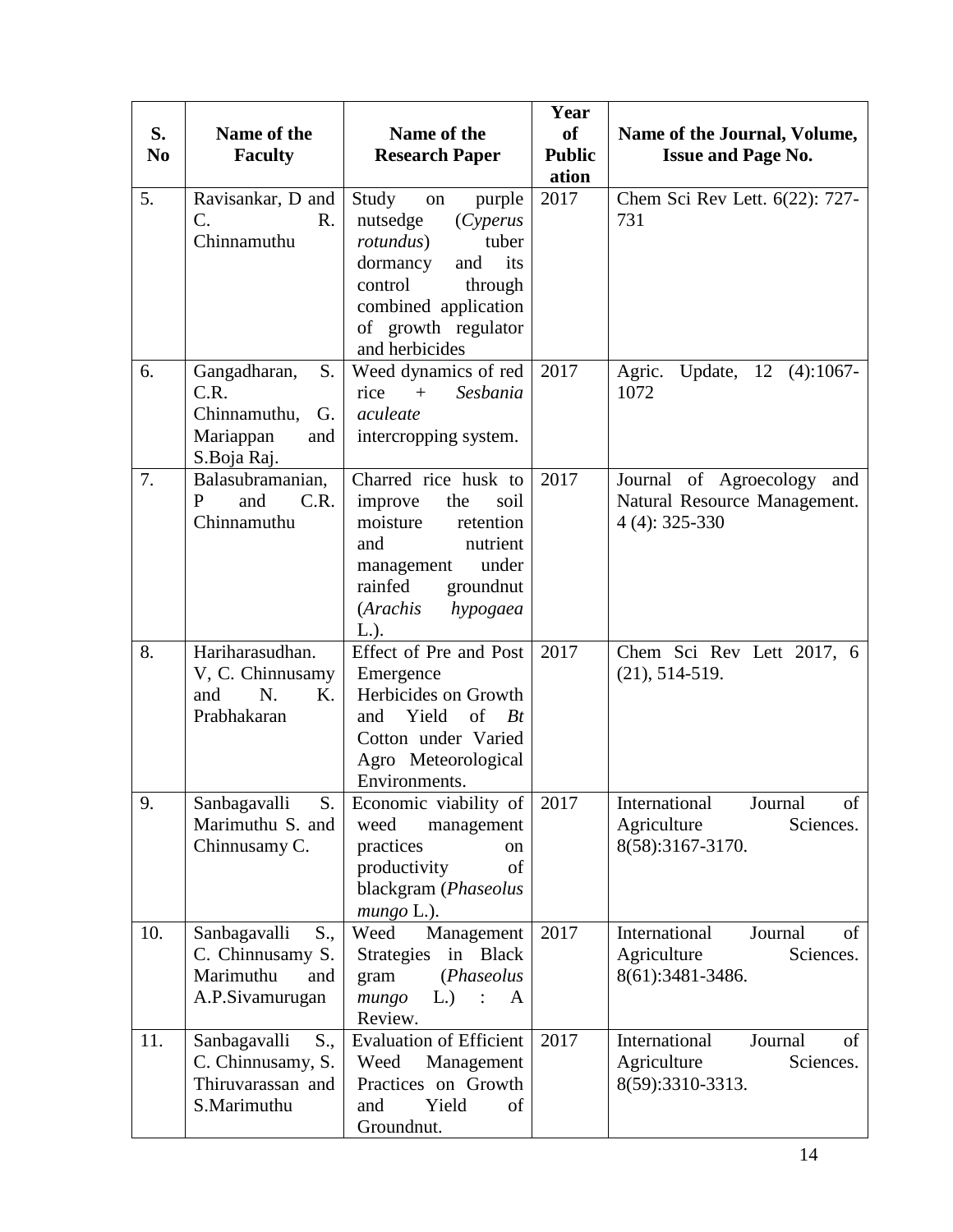| S.<br>N <sub>0</sub> | Name of the<br><b>Faculty</b>                                                                    | Name of the<br><b>Research Paper</b>                                                                                                                                  | Year<br>of<br><b>Public</b><br>ation | Name of the Journal, Volume,<br><b>Issue and Page No.</b>                                               |
|----------------------|--------------------------------------------------------------------------------------------------|-----------------------------------------------------------------------------------------------------------------------------------------------------------------------|--------------------------------------|---------------------------------------------------------------------------------------------------------|
| 12.                  | M.Dhananivetha<br>Mohamed<br>M.<br>Amnullah,<br>P.<br>Murali Arthanari<br>S.<br>and<br>Mariappan | Weed management in<br>onion: A review                                                                                                                                 | 2017                                 | Agricultural Review, 38<br>(1)<br>$2017:76-80.$                                                         |
| 13.                  | Vasuki, V.                                                                                       | Integrated<br>Farming<br>System for enhanced<br>productivity<br>water<br>Part -I. Kisan World                                                                         | 2017                                 | A journal of Agriculture and<br>rural development ISSN 0971-<br>9229 April, VOI. 44 No. 4 Pg.<br>43-45. |
| 14.                  | Sathiya Bama, K,<br>E. Somasundaram,<br>K.R.Latha<br>and,<br>R.Sathya Priya                      | of<br>Development<br>Innovative<br>Farming<br>Practices to Mitigate<br>the Effects of Climate<br>Change.                                                              | 2017                                 | Indian Journal of Ecology.                                                                              |
| 15.                  | Kartika,<br>V.<br>P.<br>C.<br>Thangavel,<br>Ponniah and<br>M.<br>Mohamed<br>Amanullah.           | $\sigma$<br>Assessment<br>Chromium<br>fixation<br>capacity of<br>sandy<br>loam soil.                                                                                  | 2017                                 | International<br>journal<br>of<br>chemical studies.                                                     |
| 16.                  | Masila Mani, P.,<br>C.Chinnusamy,<br>V.Abert Alex and<br>M. Govindaraj,                          | Compatibility<br>and<br>efficiency of<br>Pre<br>Emergence<br>Herbicides on weed<br>control and seedling<br>growth<br>Teak<br>of<br>(Tectona grandis L.f.)<br>nursery. | 2017                                 | Indian J. Forestry, $40(1):9-13$ .                                                                      |
| 17.                  | Maheswari<br>Uma<br>M and P Murali<br>Arthanari                                                  | Nutrient removal by<br>weeds<br>and organic<br><b>Brinjal</b><br><i>(Solanum</i> )<br>melongena<br>L.)<br>Through<br>weed<br>management<br>interventions              | 2017                                 | International<br>Journal<br>of<br>Chemical Studies -5.31.                                               |
| 18.                  | M. Dhananivetha,<br>Mohammed<br>M.<br>Amnullah,<br>P.<br>Murali Arthanari<br>and S. Mariappan    | Weed management in<br>onion: A review                                                                                                                                 | 2017                                 | Agricultural Review - 4.37.                                                                             |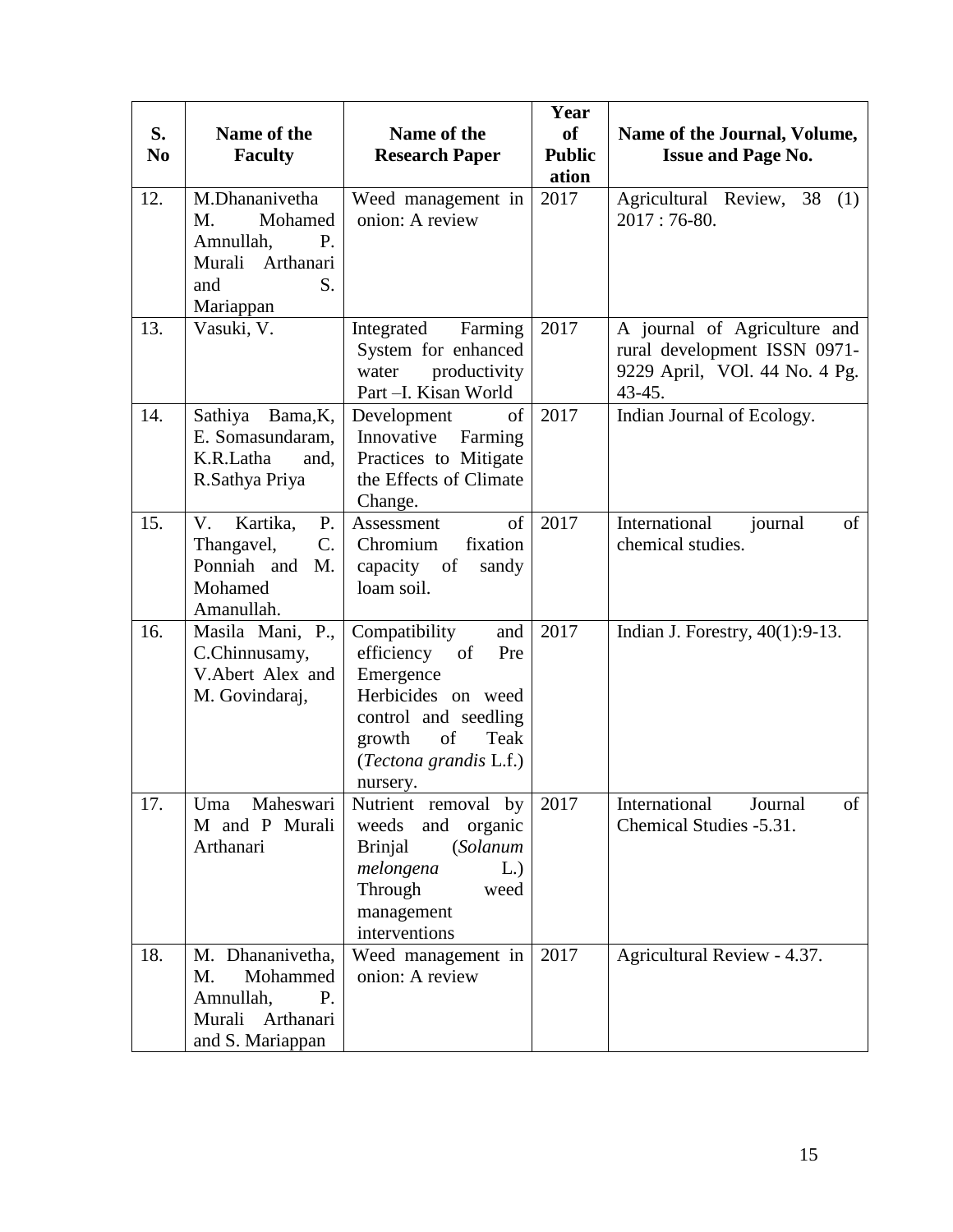| S.<br>N <sub>0</sub> | Name of the<br><b>Faculty</b>                                             | Name of the<br><b>Research Paper</b>                                                                                                                                                                                  | Year<br><b>of</b><br><b>Public</b><br>ation | Name of the Journal, Volume,<br><b>Issue and Page No.</b>                                                                  |
|----------------------|---------------------------------------------------------------------------|-----------------------------------------------------------------------------------------------------------------------------------------------------------------------------------------------------------------------|---------------------------------------------|----------------------------------------------------------------------------------------------------------------------------|
| 19.                  | G Vinothini and P<br>Murali Arthanari                                     | Pre<br>emergence<br>herbicide application<br>and hand weeding for<br>effective<br>weed<br>management<br>in<br>irrigated kodo millet<br>(Paspalum<br>scrobiculatum L.).                                                | 2017                                        | International<br>of<br>Journal<br>Chemical Studies -5.31.                                                                  |
| 20.                  | Sivakami,<br>K.<br>C.Chinnusamy<br>and<br>P.Parasuraman.                  | Weed<br>management<br>options in transgenic<br>stacked<br>and<br>non<br>transgenic maize (Zea<br>hybrids-A<br>mays)<br>review.                                                                                        | 2017                                        | Agricultural Reviews:<br>38(4)<br>2017: 245-259                                                                            |
| 21.                  | Sathiya Bama, K                                                           | Yield, quality and soil<br>fertility<br>status<br>as<br>influenced<br>by<br>different<br>nutrient<br>Cumbu<br>in<br>sources<br>Napier hybrid fodder<br>grass.                                                         | 2017                                        | International<br>of<br>journal<br>chemical studies. 5(6): Pg 2010-<br>2015.                                                |
| 22.                  | Ramalakshmi,<br>A.P.<br>MuraliArthanari<br>C.<br>and<br>Chinnusamy        | Effect<br>of<br>Pyrasosulfuron Ethyl,<br>Bensulfuron<br>Methyl,<br>Pretilachlor<br>and<br>Bispyribac<br>Sodium<br>Soil<br>Microbial<br>on<br>Community and Soil<br>Enzymes under Rice-<br>Rice<br>Cropping<br>System. | 2017                                        | International Journal of Current<br>Microbiology<br>and<br>Applied<br>Sciences Volume 6 Number 12<br>$(2017)$ pp. 990-998. |
| 23.                  | Hariharasudhan,<br>V.,<br>C.<br>Chinnusamy<br>and<br>N.K.Prabhakaran      | Integrated<br>weed<br>management for $Bt$<br>cotton hybrid.                                                                                                                                                           | 2017                                        | Journal of Crop and Weed,<br>$13(3)$ : 160-164 (2017).                                                                     |
| 24.                  | Janaki P, Archana<br>M,<br>Priya<br>SR,<br>Nithya C,<br>C.<br>Chinnusamy. | Effect of Herbicides<br>on Potato and their<br>Persistence in Acid<br>Soil under Semiarid<br>Tropical Condition.                                                                                                      | 2017                                        | Adv Plants Agric Res 7(3):<br>00254.<br>DOI:<br>10.15406/apar.2017.07.00254.                                               |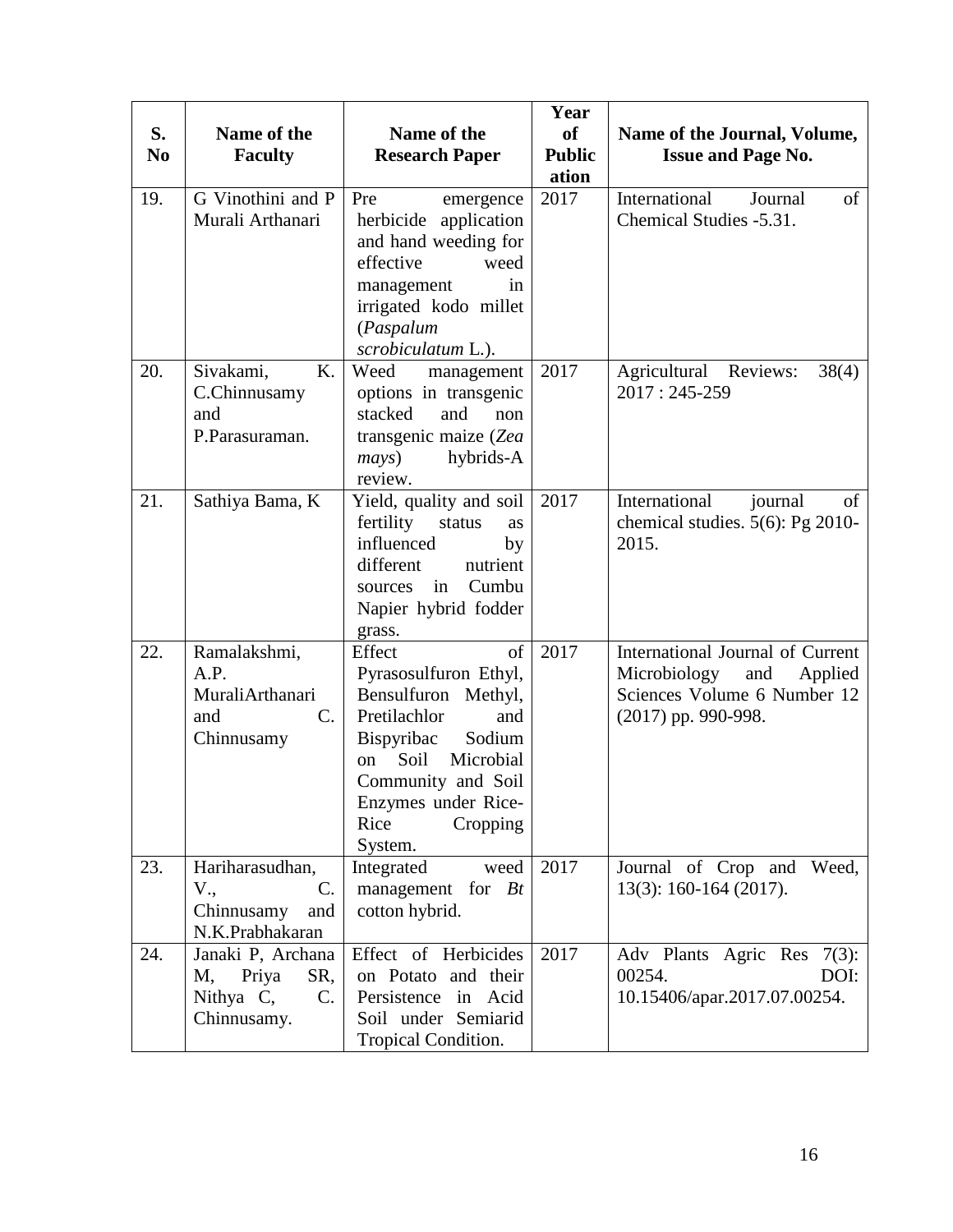| S.<br>N <sub>0</sub> | Name of the<br><b>Faculty</b>                                                | Name of the<br><b>Research Paper</b>                                                                                                                                                             | Year<br>of<br><b>Public</b><br>ation | Name of the Journal, Volume,<br><b>Issue and Page No.</b>                                                                 |
|----------------------|------------------------------------------------------------------------------|--------------------------------------------------------------------------------------------------------------------------------------------------------------------------------------------------|--------------------------------------|---------------------------------------------------------------------------------------------------------------------------|
| 25.                  | Vimalendran<br>Loganathan,<br>D.<br>Udhaya Nandhini<br>and K.R. Latha        | of<br>Effect<br>drip<br>fertigation<br>on<br>pigeonpea [Cajanus<br><i>cajan</i> (L.) Millsp] $- A$<br>review.                                                                                    | 2017                                 | Agricultural Reviews,<br>38(4)<br>304-310.<br>2017:<br>Print<br>ISSN:0253-1496<br>Online<br>$\sqrt{2}$<br>ISSN:0976-0539. |
| 26.                  | Sathiya Bama, K.,<br>E. Somasundaram,<br>S.D.<br>Sivakumar<br>and K.R. Latha | Soil health and nutrient<br>budgeting<br>as<br>influenced by different<br>cropping sequences in<br>an vertisol of Tamil<br>Nadu.                                                                 | 2017                                 | IJCS 2017; 5(5): 486-491.                                                                                                 |
| 27.                  | Sathiya Bama, K.,<br>E. Somasundaram,<br>K.R. Latha and R.<br>Sathya Priya   | Soil health and carbon<br>stock as influenced by<br>farming practices in<br>vertisol of Tamil Nadu.                                                                                              | 2017                                 | IJCS 2017; 5(5): 2313-2320.                                                                                               |
| 28.                  | C. Chinnusamy                                                                | Feeding potential of<br>Zygogramma<br>bicolorata<br><sub>on</sub><br>Parthenium<br><i>hysterophorus</i> during<br>different months<br>at<br>western zone of Tamil<br>Nadu.                       | 2018                                 | J. of Entomology and Zoology<br>Studies 2018; 6(3): 702-704                                                               |
| 29.                  | V.Geethalakshmi                                                              | Impact of planting<br>window and N levels<br>tomato<br>on<br>productivity<br>and<br>quality.                                                                                                     | 2018                                 | The Pharma Innovation Journal<br>$7(5): 327-330$                                                                          |
| 30.                  | S. Anitta Fanish                                                             | Evaluation of growth<br>and yield performance<br>of aerobic rice under<br>different<br>irrigation<br>furrow<br>intervals in<br>irrigated raised<br>bed<br>(FIRB)<br>system<br>of<br>cultivation. | 2018                                 | Farming<br>$\&$<br>Management,<br>Vol.3 (1), Gaurav Publication,<br>Hisar, India                                          |
| 31                   | P.Janaki                                                                     | of<br>Persistence<br>Quizalofop Ethyl<br>in<br>Soil and<br>Safety<br>to<br>Ground<br><b>Nut</b><br>by<br>Ultrasonic<br>Bath<br>Extraction and HPLC-<br>DAD Detection.                            | 2018                                 | Journal of Research in Weed<br>Science 1 (2) 1-12                                                                         |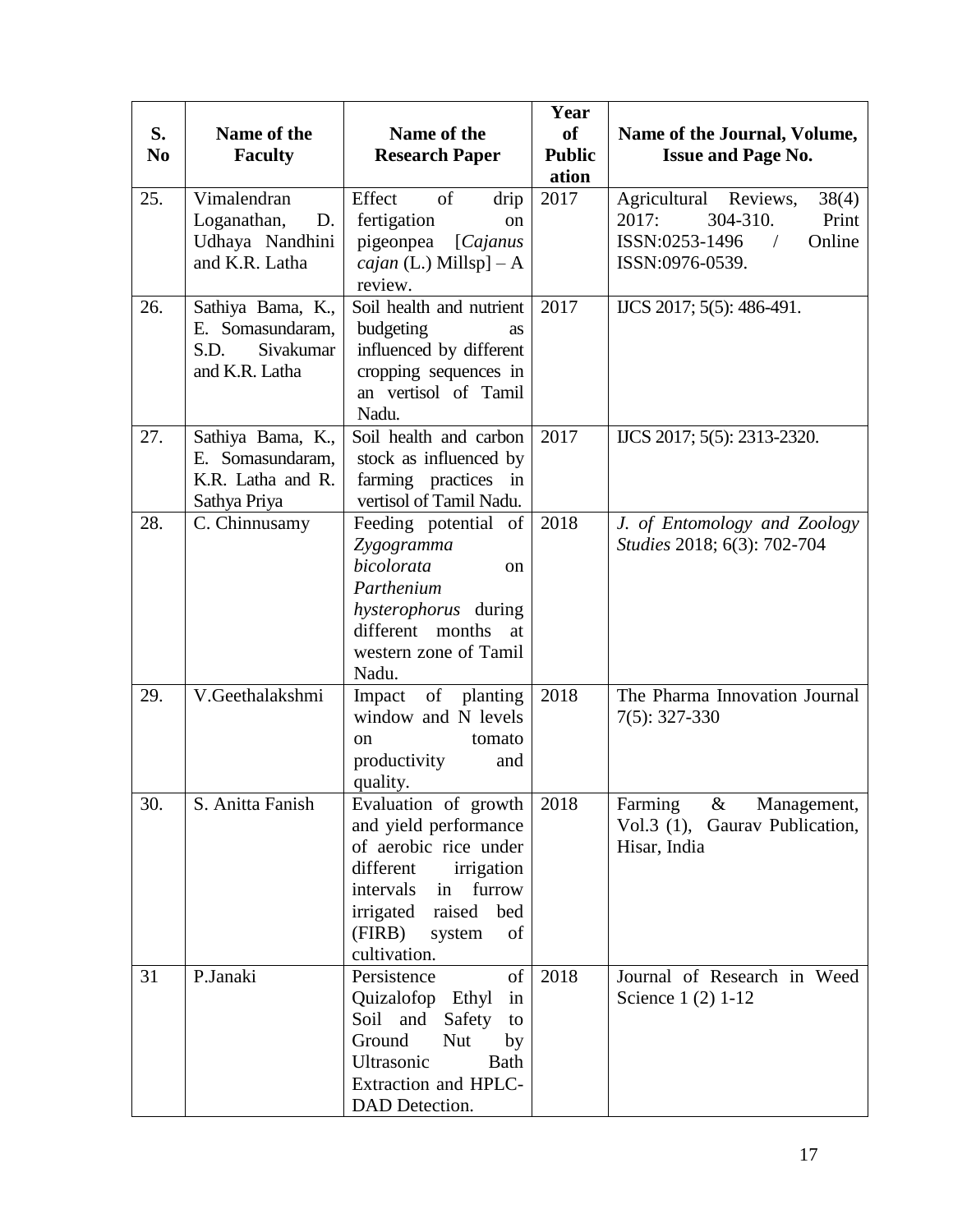| S.<br>N <sub>0</sub> | Name of the<br><b>Faculty</b>                                            | Name of the<br><b>Research Paper</b>                                                                                                                                 | Year<br><b>of</b><br><b>Public</b><br>ation | Name of the Journal, Volume,<br><b>Issue and Page No.</b>                 |
|----------------------|--------------------------------------------------------------------------|----------------------------------------------------------------------------------------------------------------------------------------------------------------------|---------------------------------------------|---------------------------------------------------------------------------|
| 32.                  | C. Chinnusamy                                                            | Herbicide<br>Tolerant<br>Crops: problems and<br>prospectus.                                                                                                          | 2018                                        | Indian Farming $68(11):29-32$                                             |
| 33.                  | K.Vaiyapuri                                                              | Planting techniques in<br>sugarcane<br>as<br>influenced by growth,<br>yield<br>and<br>water<br>productivity<br>in<br>western agro climatic<br>zones of Tamil Nadu    | 2019                                        | Journal of Pharmacognosy and<br>Phytochemistry, SP2: 572-576              |
| 34.                  | V.Manivannan,<br>C.Harisudhan, K.<br>Vaiyapuri<br>and<br>R.Vaidyanathan  | of<br>Maximization<br>(sesame)<br>sesame<br>indicum 1.) Production<br>through<br>integrated<br>nutrient<br>management<br>practices for summer<br>irrigated condition | 2019                                        | Multilogic<br>Science<br>Vol<br>in<br>IXIssue xxx pages 160-162           |
| 35.                  | S.D.Sivakumar<br>and Vasuki.V                                            | Growth,<br>yield<br>and<br>economics of Bajra<br>Napier hybrid<br>grass<br>CO<br>(BN)<br>5<br><b>as</b><br>influenced<br>by<br>drip<br>fertigation -                 | 2019                                        | Madras Agric.J., 10.29321/MAJ<br>2019.000306.                             |
| 36.                  | T.Saranraj,<br>R.Chandrasekaran<br>and<br>C.<br>Chinnusamy               | Effect<br>of<br>planting<br>and<br>rows<br>intercropping<br>on<br>physiological<br>of<br>parameters<br>under<br>sugarcane<br>sustainable<br>sugarcane<br>initiative  | 2018                                        | J.Phamacognosy<br>and<br>Phytochemistry<br>$7(4):1229-$<br>1232.          |
| 37.                  | Saranraj, T.,<br>R.Chandrasekaran<br>and<br>$\mathbf{C}$ .<br>Chinnusamy | Influence of planting<br>and<br>rows<br>intercropping<br><sub>on</sub><br>quality parameters of<br>under<br>sugarcane<br>sustainable sugarcane<br>initiative.        | 2018                                        | Internl. J. of Farm Sci., 8(4):47-<br>50.                                 |
| 38.                  | Mathew,<br>Leema<br>S.Sanbagavalli<br>and<br>C.Chinnusamy                | Yield and economics<br>of rainfed chickpea as<br>influenced by time and<br>method of sowing.                                                                         | 2018                                        | International<br>Journal<br>of<br>Chemical<br>Studies, 6(5):1781-<br>1784 |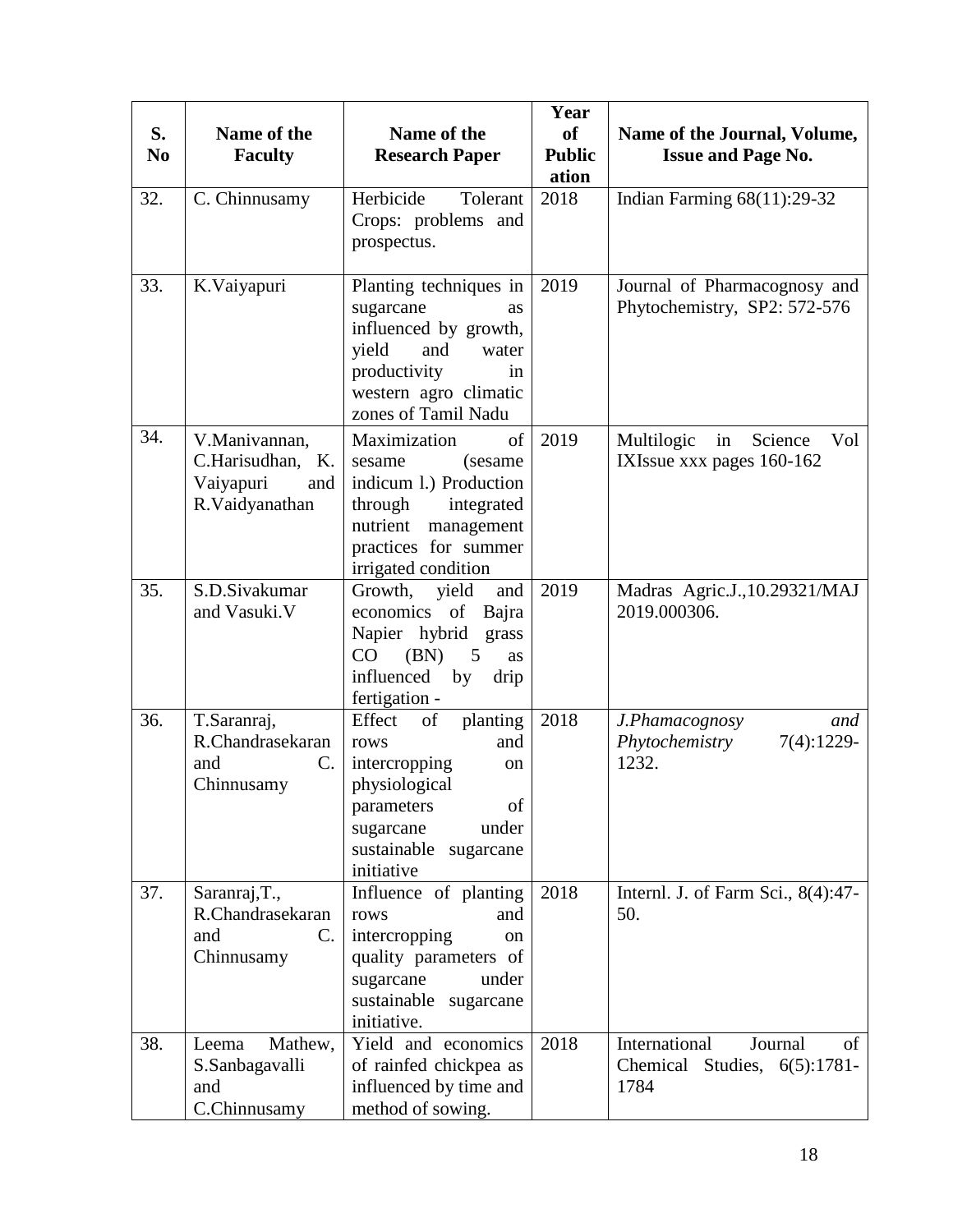| S.<br>N <sub>0</sub> | Name of the<br><b>Faculty</b>                                                                   | Name of the<br><b>Research Paper</b>                                                                                                               | Year<br>of<br><b>Public</b><br>ation | Name of the Journal, Volume,<br><b>Issue and Page No.</b>                                                        |
|----------------------|-------------------------------------------------------------------------------------------------|----------------------------------------------------------------------------------------------------------------------------------------------------|--------------------------------------|------------------------------------------------------------------------------------------------------------------|
| 39.                  | P.Balasubramania<br>n, R. Babu, C.R.<br>Chinnamuthu, K.<br>Kumutha And P.P.<br>Mahendran        | climatological<br>$\mathbf{A}$<br>based<br>approach<br>irrigation<br>scheduling<br>on groundnut (Arachis<br>hypogaea L.) in rabi<br>season.        | 2018                                 | Green Farming 9(6): 973-977                                                                                      |
| 40.                  | L.Kiruthika<br>$\overline{\phantom{a}}$<br>Srinivasan<br>S,<br>Sritharan<br>N.<br>Selvakumar T. | Synchronization<br>of<br>maturity<br>pod<br>in<br>groundnut by using<br>plant growthregulators<br>and nutrients                                    | 2018                                 | International Journal of Farm<br>Sciences 2018; 8(4): 25-28.                                                     |
| 41.                  | I.Chinnamani, M.<br>Aasif, N. Senthil<br>Kumar,<br>A.<br>Velayutham<br>and<br>S. Suresh. 2018.  | Influence<br>of<br>weed<br>management practices<br>on weed dynamics and<br>yield of drum seeded<br>under<br>puddle<br>rice<br>condition.           | 2018                                 | International<br>Journal<br>of<br>Agricultural<br>Advances<br>in<br>Science and Technology, 5 (7):<br>$17-23.$   |
| 42.                  | E.Sobhana,<br>A.<br>Velayutham<br>and<br>P. Sujithra.                                           | Effect of pre and early<br>post<br>emergence<br>herbicides<br>the<br>on<br>growth and yield of<br>rainfed greengram.                               | 2018                                 | International<br>Journal<br>of<br>Agricultural<br>Advances<br>in<br>Science and Technology, 5 (7):<br>$52 - 60.$ |
| 43.                  | M.David<br>Israel<br>Mansingh,<br>S.<br>Suresh,<br>V.<br>Arunkumar and A.<br>Velayutham.        | Influence of liming on<br>yield of rice and soil<br>properties in acidic<br>soils of high rainfall<br>zone.                                        | 2018                                 | International<br>Journal<br>of<br>Agricultural<br>Advances<br>in<br>Science and Technology, 5 (7):<br>84-94.     |
| 44.                  | J.A.Sakthi,<br>Velayutham,<br>M.<br>Hemalatha and D.<br>Vasanthi.                               | Economics<br>of<br>herbicides<br>against<br>weeds of black gram<br>(Vigna<br>mungo<br>(L.)<br>Hepper)<br>under<br>irrigated condition.             | 2018                                 | International<br>Journal<br>of<br>Agricultural<br>Advances<br>in<br>Science and Technology, 5 (7):<br>133-143.   |
| 45.                  | Vinoth Kumar, M.<br>Velayutham,<br>А.<br>N.Senthil Kumar<br>and D. Vasanthi.                    | Influence of different<br>Organic manure on the<br>growth and Yield of<br>Baby Corn.                                                               | 2018                                 | International<br>Journal<br>of<br>Advances<br>Agricultural<br>in<br>Science and Technology, 5 (7):<br>167-174.   |
| 46.                  | C.A.Divya<br>Bharathi,<br>Velayutham,<br>M.<br>Hemalatha and A.<br>Senthil.                     | Manipulation<br>of<br>Source-.Sink<br>for<br>higher yield through<br>nutrition<br>Foliar<br>in<br>black<br>(Vigna<br>gram<br>$mungo$ (L.) Hepper). | 2018                                 | International<br>Journal<br>of<br>Agricultural<br>Advances<br>in<br>Science and Technology, 5 (7):<br>245-253.   |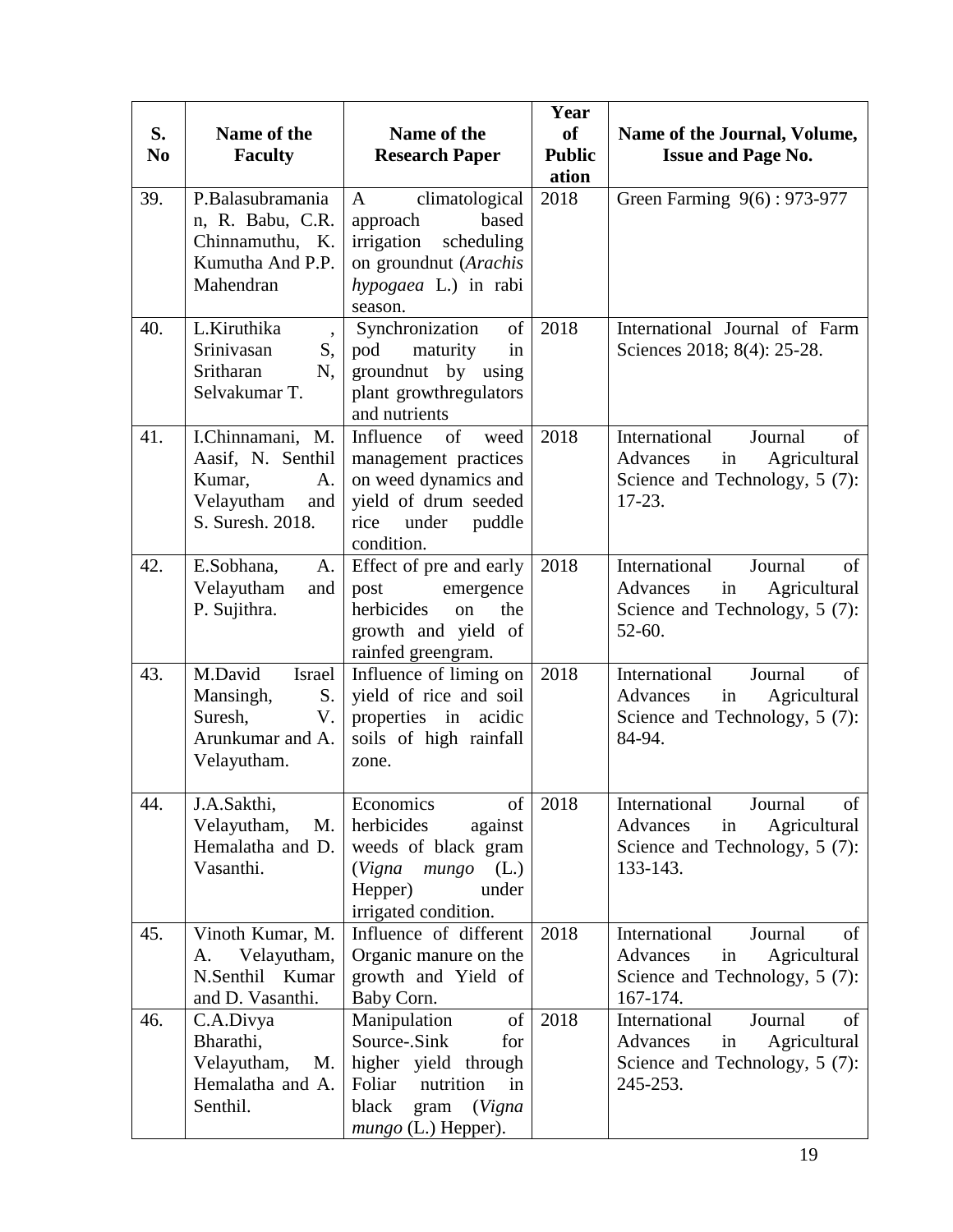| S.<br>N <sub>0</sub> | Name of the<br><b>Faculty</b>                                                                                             | Name of the<br><b>Research Paper</b>                                                                                                                                                                                                                                       | Year<br>of<br><b>Public</b><br>ation | Name of the Journal, Volume,<br><b>Issue and Page No.</b>                      |
|----------------------|---------------------------------------------------------------------------------------------------------------------------|----------------------------------------------------------------------------------------------------------------------------------------------------------------------------------------------------------------------------------------------------------------------------|--------------------------------------|--------------------------------------------------------------------------------|
| 47.                  | E.Sobhana,<br>A.<br>Velayutham<br>and<br>P. Sujithra.                                                                     | Evolving viable weed<br>management practices<br>for rainfed greengram.                                                                                                                                                                                                     | 2018                                 | Madras Agricultural<br>Journal,<br>$105(1-3): 13-15$                           |
| 48.                  | J.A.Sakthi,<br>Velayutham<br>and<br>M. Hemalatha.                                                                         | Effect of pre and early<br>post<br>emergence<br>herbicides<br>on weeds<br>productivity of<br>and<br>blackgram<br>under<br>irrigated conditions.                                                                                                                            | 2018                                 | Madras Agricultural<br>Journal,<br>$105(1-3): 16-19.$                          |
| 49.                  | M.Sayed Ibrahim,<br>A Ammaiyappan,<br>$H_{\rm}$<br>Naseer,<br>K<br>Varunkumar,<br>T<br>Selvakumar<br>and<br>R.Karthikeyan | Evaluation of suitable<br>pre<br>emergence<br>herbicide<br>for<br>Sunnhemp<br>seed<br>production.                                                                                                                                                                          | 2019                                 | International<br>Journal<br>of<br>Chemical Studies 2019; 7(1):<br>1303-1305    |
| 50.                  | K. Sivagamy, C.<br>Chinnusamy and<br>P. Parasuraman                                                                       | of<br>Influence<br>Post<br>Emergence<br>Application of K Salt<br>of<br>Glyphosate<br>on<br>Weed Control<br>and<br>Yield of Transgenic<br>and<br><b>Stacked</b><br><b>Non</b><br>Transgenic<br>Maize<br>Hybrids in Summer<br>Irrigated Eco systems<br>of Tamil Nadu, India. | 2019                                 | Int.J.Curr.Microbiol.App.Sci.<br>8(01):1275-1284.                              |
| 51.                  | V. Hariharasudhan<br>C.<br>and<br>Chinnusamy                                                                              | Effect<br>of  <br>of<br>time<br>and<br>sowing<br>weed<br>management on weed<br>incidence,<br>productivity<br>and<br>profitability<br>$B_t$<br>of<br>cotton.                                                                                                                | 2019                                 | Indian J. Weed Sci. 50(2): 153 -<br>158                                        |
| 52.                  | L.Kiruthika,<br>Srinivasan<br>S,<br>Sritharan<br>N,<br>Selvakumar T                                                       | Synchronization<br>of<br>pod<br>maturity<br>in<br>groundnut by using<br>plant growthregulators<br>and nutrients                                                                                                                                                            | 2019                                 | International Journal of Farm<br>Sciences 2018; 8(4): 25-28                    |
| 53.                  | M.Sayed Ibrahim,<br>A Ammaiyappan,<br>H<br>Naseer,<br>K<br>Varunkumar,<br>T<br>Selvakumar and R<br>Karthikeyan            | Evaluation of suitable<br>pre<br>emergence<br>herbicide<br>for<br>Sunnhemp<br>seed<br>production                                                                                                                                                                           | 2019                                 | International<br>Journal<br>of<br>Chemical Studies 2019; $7(1)$ :<br>1303-1305 |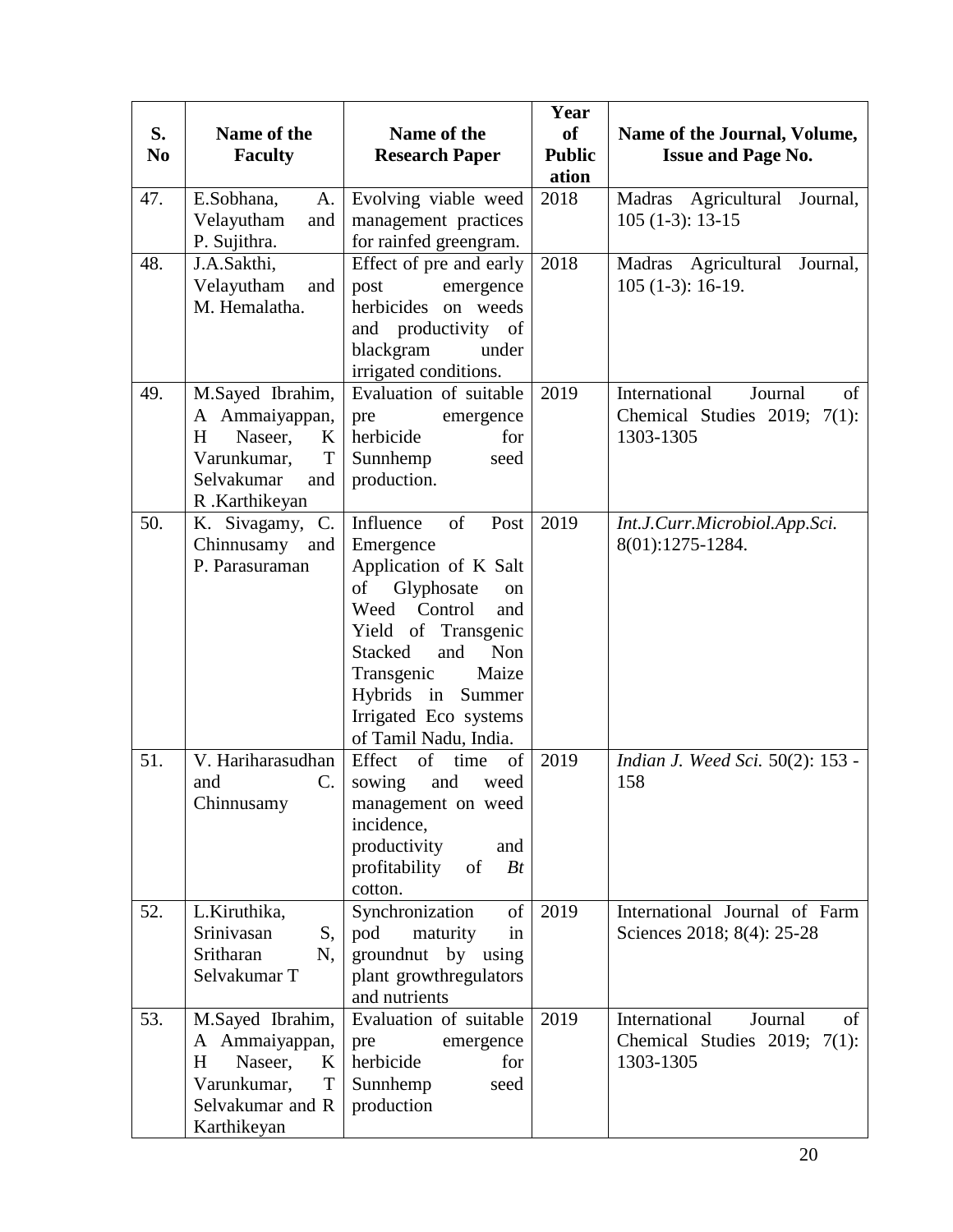| S.<br>N <sub>0</sub> | Name of the<br><b>Faculty</b>                                                       | Name of the<br><b>Research Paper</b>                                                                                                                                                        | Year<br><b>of</b><br><b>Public</b><br>ation | Name of the Journal, Volume,<br><b>Issue and Page No.</b>                      |
|----------------------|-------------------------------------------------------------------------------------|---------------------------------------------------------------------------------------------------------------------------------------------------------------------------------------------|---------------------------------------------|--------------------------------------------------------------------------------|
| 54.                  | C.Agila and C.R.<br>Chinnamuthu.                                                    | Integrated<br>weed<br>management<br>in<br>blackgram<br>under<br>irrigated condition                                                                                                         | 2019                                        | Green Farming Vol. 10 (2) :<br>243-245                                         |
| 55.                  | M.R.Nandha-<br>Κ.<br>kumar,<br>Velayudham,<br>N.<br>Thavaprakaash &<br>R. Govindhan | of<br>Assessment<br>phyllochron<br>and<br>tillers contribution to<br>grain yield of rice                                                                                                    | 2019                                        | Oryza, 55(3): 438-444.                                                         |
| 56.                  | P.Sundara Pandian<br>N.<br>and<br>Thavaprakaash                                     | Influence<br>of<br>weed<br>management methods<br>weed<br>on<br>characteristics,<br>yield<br>and<br>economics<br>of<br>machine-transplanted<br>rice                                          | 2019                                        | International Journal of Farm<br>Sciences<br>$9(1): 80-84.$                    |
| 57.                  | B.S. Vidyashree,<br>P.Murali<br>Arthanari and<br>E.Somasundaram                     | Effect of biomulches<br>flora<br>weed<br>in<br>on<br>irrigated sunflower                                                                                                                    | 2019                                        | Journal of Pharmacognosy and<br>Phytochemistry<br>2019;<br>$8(3)$ :<br>441-443 |
| 58.                  | M.Uma<br>Maheswari and P.<br>Murali Arthanari                                       | Sunflower dried stalk<br>$\mathbf{A}$<br>natural<br>extract:<br>Preemergence<br>herbicide: Effect on<br>crops and weeds seed<br>germination                                                 | 2019                                        | Journal of Pharmacognosy and<br>Phytochemistry<br>2019;<br>$8(3)$ :<br>135-137 |
| 59.                  | N. Bommayasamy<br>C.R.<br>and<br>Chinnamuthu                                        | Entrapped<br>pre-<br>emergence oxadiargyl<br>on growth and yield of<br>rice under<br>various<br>agro-<br>ecosystems                                                                         | 2019                                        | Indian Journal of Weed Science<br>50(4): 315-319, 2018                         |
| 60.                  | B. Vimalrajiv, C.<br>Chinnamuthu,<br>R.<br>Subramanian<br>Ε.<br>and K. Senthil      | Management of Weed<br>Seed<br><b>Bank</b><br>Using<br>Nanoparticles in<br>Combination<br>with<br>Pendimethalin<br>and<br>Hydrogen Peroxide in<br>Irrigated<br>Blackgram<br>(Vigna mungo L.) | 2019                                        | Madras Agric. J., V 106 (1-3):<br>$26 - 31$                                    |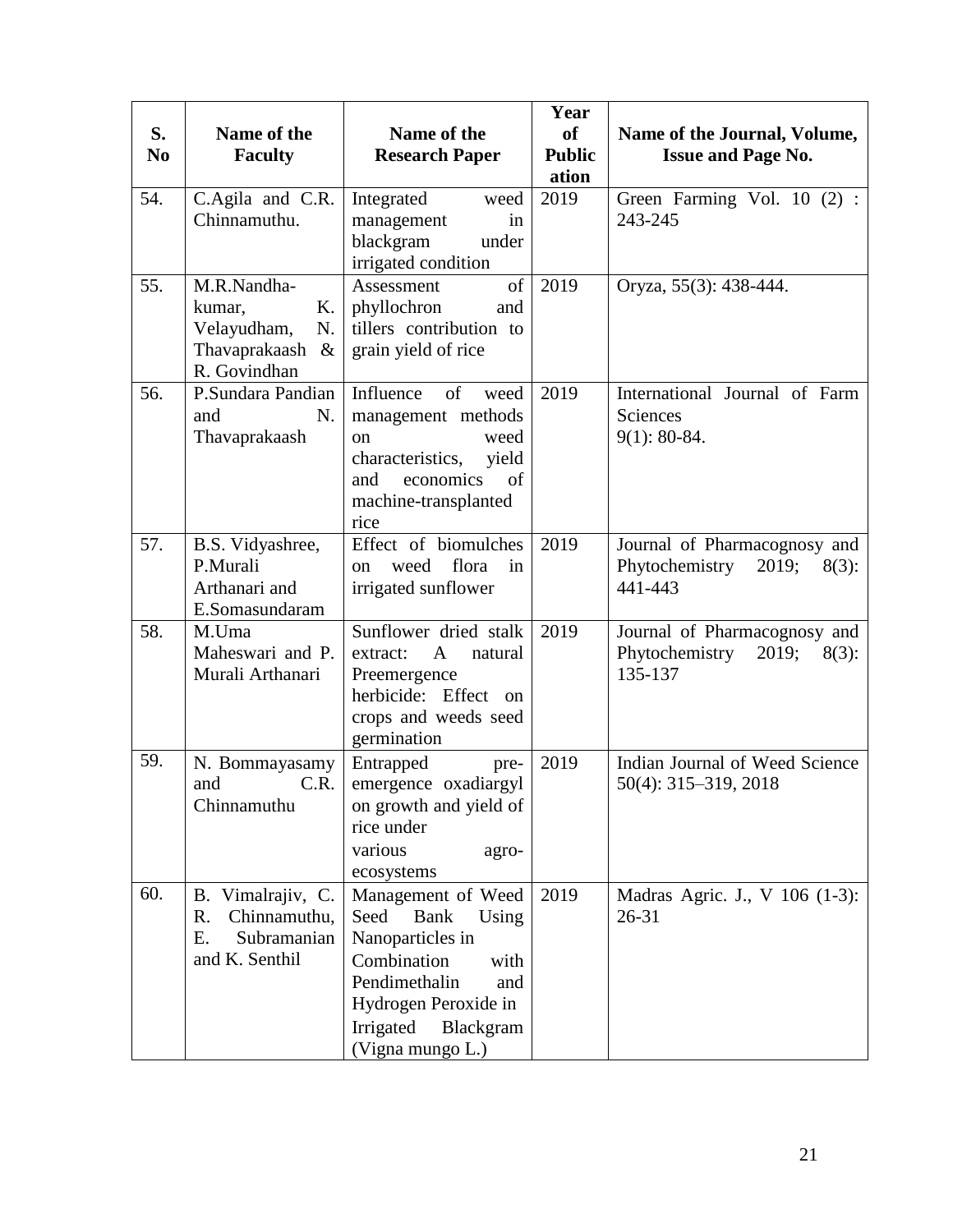| S.<br>N <sub>0</sub> | Name of the<br><b>Faculty</b>                                                                         | Name of the<br><b>Research Paper</b>                                                                                                                                                             | Year<br>of<br><b>Public</b><br>ation | Name of the Journal, Volume,<br><b>Issue and Page No.</b>                        |
|----------------------|-------------------------------------------------------------------------------------------------------|--------------------------------------------------------------------------------------------------------------------------------------------------------------------------------------------------|--------------------------------------|----------------------------------------------------------------------------------|
| 61.                  | N. Bommayasamy<br>and<br>C.R.Chinnamuthu                                                              | Residual<br>Effect<br>of<br>Slow<br>Release<br>Herbicide<br>Formulations on Weed<br>Bhendi<br>in the<br>and<br>Rice-Bhendi<br>Crop<br>Sequence                                                   | 2019                                 | Madras Agric. J., V 106 (4-6):<br>344-348                                        |
| 62.                  | K.R.<br>S.Iswarya,<br>Latha<br>and<br>K.<br>Srinivasan.                                               | Evaluation of seaweed<br>extract<br>growth<br>on<br>determinants,<br>yield<br>biochemical<br>and<br>of<br>parameters<br>greengram<br>(Vignaradiata).                                             | 2019                                 | Journal of Pharmacognosy and<br>Phytochemistry<br>2019;<br>$8(3)$ :<br>1861-1864 |
| 63.                  | M.K.<br>K.Divya,<br>Kalarani,<br>Jeyakumar<br>$P_{1}$<br>Latha K.R.<br>$\&$<br>Nirmala<br>Kumari A.   | Screening for drought<br>and heat tolerance in<br>foxtail<br>millet<br>by<br>physiological<br>and<br>biochemical indices.                                                                        | 2019                                 | The Pharma Innovation Journal<br>2019; 8(5): 665-669                             |
| 64.                  | M.K.<br>K.Divya,<br>Kalarani,<br>Jeyakumar<br>P,<br>Latha K.R.<br>$\&$<br>Nirmala<br>Kumari A.        | Influence of drought at<br>anthesis<br><sub>on</sub><br>physiological traits of<br>millet<br>barnyard<br>(Echonochloafrument<br>acaeaL.) genotypes.                                              | 2019                                 | Journal of Pharmacognosy and<br>Phytochemistry<br>2019;<br>$8(3)$ :<br>3209-3212 |
| 65.                  | Jangam Bhavana,<br>Sanbagavalli.S &<br>C. Chinnusamy                                                  | Influence of nipping<br>and spacing on growth<br>and yield of rainfed<br>horsegram(Macrotylo<br>mauniflorum)                                                                                     | 2019                                 | Journal of Pharmacognosy and<br>Phytochemistry Vol. 8(3): 3206<br>$-3208$        |
| 66.                  | T. Kanchana,<br>$\mathbf N$<br>Sakthivel,<br>N<br>Thavaprakaash<br>and<br>$\mathbf{J}$<br>Balamurugan | Performance<br>of<br>compact<br>cotton<br>(Gossypiumhirsutum<br>L.) genotypes<br>to<br>varied nutrient levels<br>under high density<br>planting system<br>in<br>winter<br>irrigated<br>condition | 2019                                 | Journal of Pharmacognosy and<br>Phytochemistry. 8(3): 3084-<br>3088.             |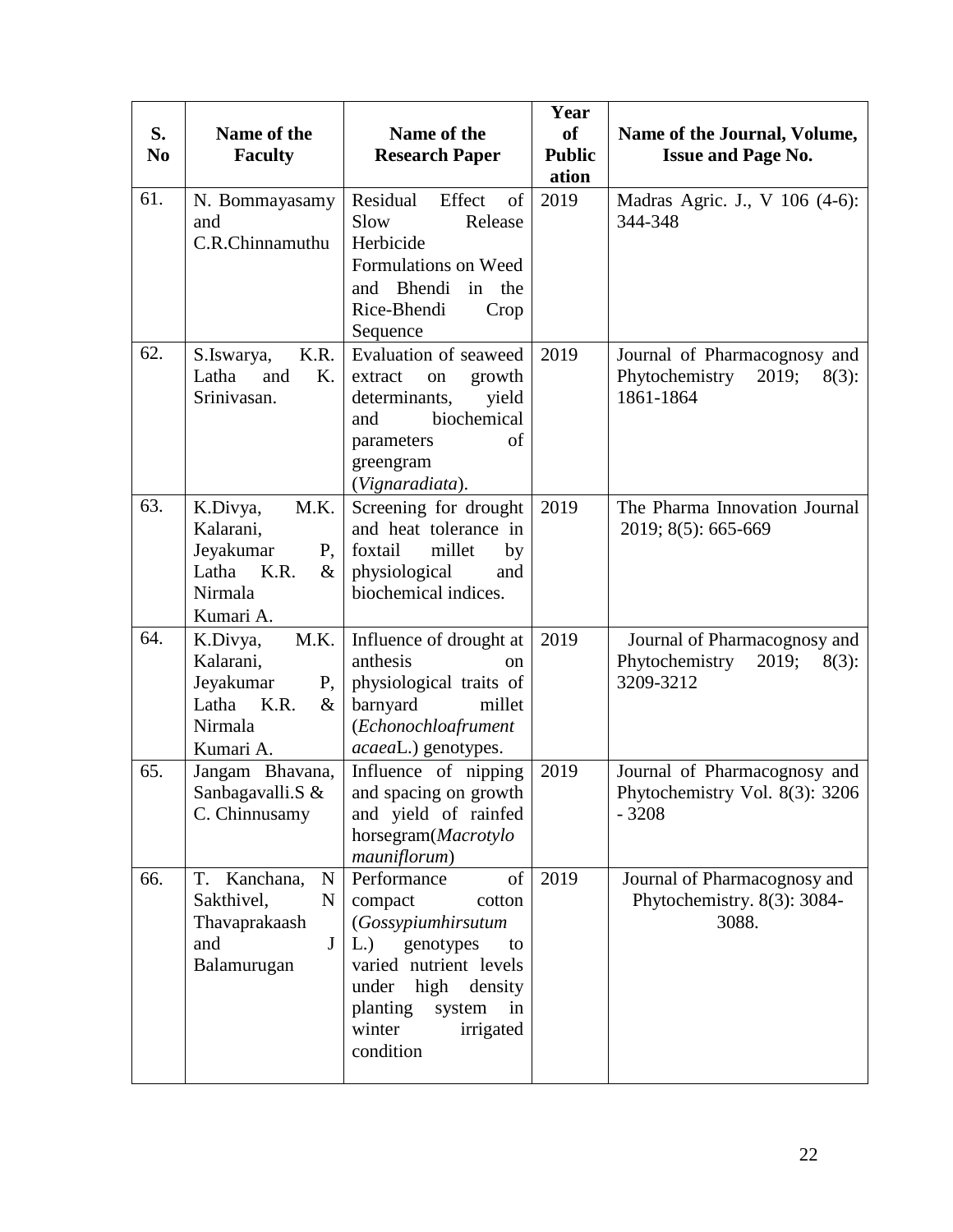| S.<br>N <sub>0</sub> | Name of the<br><b>Faculty</b>                                                                      | Name of the<br><b>Research Paper</b>                                                                                                                                                            | Year<br>of<br><b>Public</b><br>ation | Name of the Journal, Volume,<br><b>Issue and Page No.</b>                              |  |
|----------------------|----------------------------------------------------------------------------------------------------|-------------------------------------------------------------------------------------------------------------------------------------------------------------------------------------------------|--------------------------------------|----------------------------------------------------------------------------------------|--|
| 67.                  | Sandra<br>Maria<br>N.<br>Saju,<br>Thavaprakaash, N<br>Sakthivel and P<br>Malathi                   | of<br>Influence<br>high<br>density planting on<br>growth and yield of<br>rice (Oryza sativa L.)<br>modified<br>under<br>of<br>rice<br>system<br>intensification(Englis<br>h)                    | 2019                                 | Journal of Pharmacognosy and<br>Phytochemistry. 8(3): 3376-<br>3380.                   |  |
| 68.                  | A.Tharun Kumar,<br>Somasundaram E<br>and<br>Thavaprakaash N                                        | Influence of organic<br>manures on growth<br>yield<br>of<br>and<br>vegetable<br>Clusterbean<br>(Cyamopsistetragono<br>$\textit{loba}$ (L.) Taub.)                                               | 2019                                 | Journal of Pharmacognosy and<br>Phytochemistry. 8(3): 3331-<br>3334.                   |  |
| 69.                  | G.Tamil<br>Amutham,<br>R.<br>N.<br>Karthikeyan,<br>Thavaprakaash<br>and C. Bharathi                | Agronomic<br>bio-<br>fortification<br>with<br>zinc on growth and<br>yield<br>babycorn<br>of<br>under<br>irrigated<br>condition.                                                                 | 2019                                 | Journal of Pharmacognosy and<br>Phytochemistry. 8(3): 434-437.                         |  |
| 70.                  | P.Sundra Pandian,<br>and<br>Thavaprakaash, N.                                                      | of<br>Effect<br>weed<br>management practices<br>on growth and yield of<br>machine<br>transplanted<br>rice<br>English                                                                            | 2019                                 | Agricultural<br>Madras<br>Journal,<br>105 (10-12):553-557.                             |  |
| 71.                  | J.Indhumathi,<br>N.<br>Muthukrishnan, C.<br>Durairaj,<br>N.<br>Thavaprakaash, P.<br>Soundararajan, | Effect<br>of<br>methyl<br>salicylate on rice leaf<br>folder Cnaphalococis<br>medinalis<br>(Guenee),<br>parasotoid<br>Xanthopimpla<br>flavolineata<br>(Cameron)<br>and<br>predator Micraspis sp. | 2019                                 | Madras<br>Agricultural<br>Journal,<br>106 (1-2):74-79.                                 |  |
| 72.                  | S.Mohan<br>Kumar,<br>N. Thavaprakaash,<br>S. Panneerselvam,<br>R.Jagadeeswaran,<br>N. Sritharan    | Effect of high density<br>planting<br>light<br>on<br>interception,<br>growth<br>yield<br>and<br>of<br>rice<br>(Oryza<br>sativa<br>L.)<br>under modified system<br>of rice intensification       | 2019                                 | International<br>Journal<br>of<br>Agricultural<br>Sciences.<br>11<br>$(12):8640-8642.$ |  |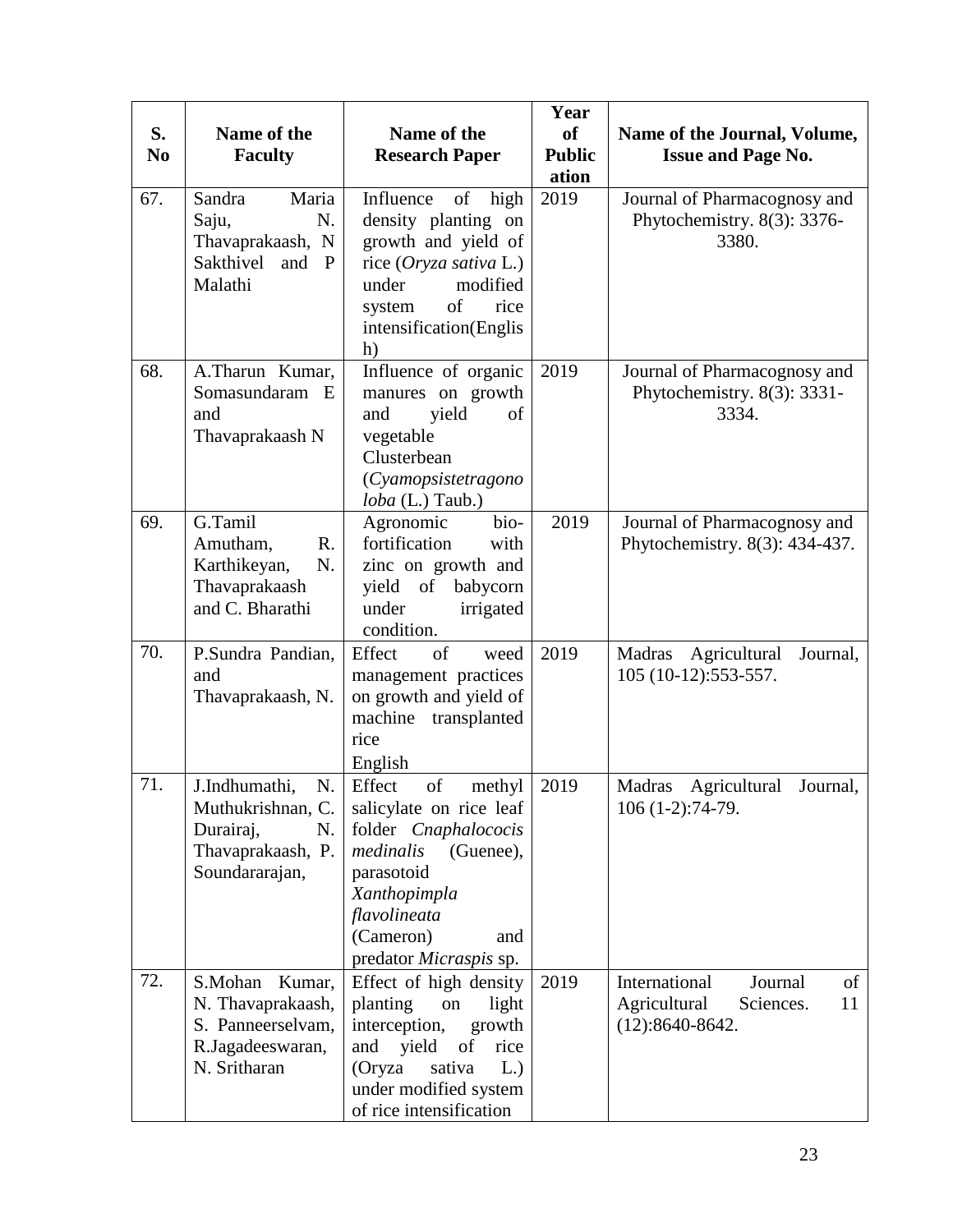| S.<br>N <sub>0</sub> | Name of the<br><b>Faculty</b>                                                                                           | Name of the<br><b>Research Paper</b>                                                                                                                                | Year<br><b>of</b><br><b>Public</b><br>ation | Name of the Journal, Volume,<br><b>Issue and Page No.</b>                                          |  |
|----------------------|-------------------------------------------------------------------------------------------------------------------------|---------------------------------------------------------------------------------------------------------------------------------------------------------------------|---------------------------------------------|----------------------------------------------------------------------------------------------------|--|
| 73.                  | J.<br>Bhuvaneswari,<br>Thiyagarajan,<br>G<br>Manikandan,<br>М<br>SK Natarajan, S<br>Thenmozhi<br>and<br>NK Prabhakaran. | Operational<br>research<br>project<br>on<br>drip<br>fertigation<br>in<br>sugarcane                                                                                  | 2019                                        | The Pharma Innovation Journal<br>8(4): 991-993                                                     |  |
| 74.                  | Veeravalli Ashok<br>Shoba<br>Babu,<br>Thingalmaniyan,<br>K.<br>S.K.<br>and<br>Natarajan                                 | Influence<br>of<br>Drip<br>Fertigation on Yield,<br>Quality<br>parameters<br>and Economics<br>of<br>Aggregatum Onion                                                | 2019                                        | Madras Agricultural Journal<br>Volume 105   Issue 10-12   492<br>$-496$                            |  |
| 75.                  | Punitha<br>Anbalagan and N.<br>Sakthivel,                                                                               | Chemical<br>Weed<br>Management options<br>for<br>irrigated<br>Fingermillet                                                                                          | 2019                                        | Trends in Biosciences journal<br>Vol. 12(17), September, 2019                                      |  |
| 76.                  | Veeravalli Ashok<br>Shoba<br>Babu,<br>Thingalmaniyan,<br>K.<br>and<br>S.K.<br>Natarajan                                 | Influence<br>$\sigma$<br>Drip<br>Fertigation on Yield,<br>Quality<br>parameters<br>Economics<br>of<br>and<br><b>Aggregatum Onion</b>                                | 2019                                        | Madras Agricultural Journal<br>Volume 105   Issue 10-12   492<br>$-496$                            |  |
| 77.                  | Vinithashri*,<br>G.<br>Manivannan,<br>N.<br>PL.<br>Viswanathan<br>and<br>T.<br>Selvakumar 2019                          | Genetic<br>variability,<br>heritability<br>and<br>genetic advance<br>of<br>yield and related traits<br>in F3 generation of<br>groundnut<br>(Arachis<br>hypogaea L.) | 2019                                        | Electronic<br>Journal<br>$\sigma f$<br>Plant<br><b>Breeding</b><br>$10(3)$ : 1292 - 1297(Sep 2019) |  |
| 78.                  | C. Chinnusamy                                                                                                           | Genetic Analysis of<br><b>Resistance to Northern</b><br>Leaf Blight in Maize<br>(Zea mays L.) Reveals<br>Population<br>its<br>Specificity                           | 2018                                        | Int.J.Curr. Microbiol.App.Sci.<br>7(04): 3084-3090                                                 |  |
| 79.                  | C. Chinnusamy                                                                                                           | Promotion<br>of<br>Germination in Teak<br>(Tectona<br>grandis<br>Linn. f). Using Pre -<br><b>Emergence Herbicides</b>                                               | 2018                                        | Indian Journal of Forestry 41<br>$(1)$ 43 - 47, 2018                                               |  |
| 80                   | C.R.Chinnamuthu                                                                                                         | Effect of sand mix<br>application<br>of<br>Pendimethalin<br>in<br>irrigated blackgram.                                                                              | 2018                                        | International<br>Journal<br>of<br>Chemical<br><b>Studies</b><br>2018;<br>6(5):832-834 IJCS         |  |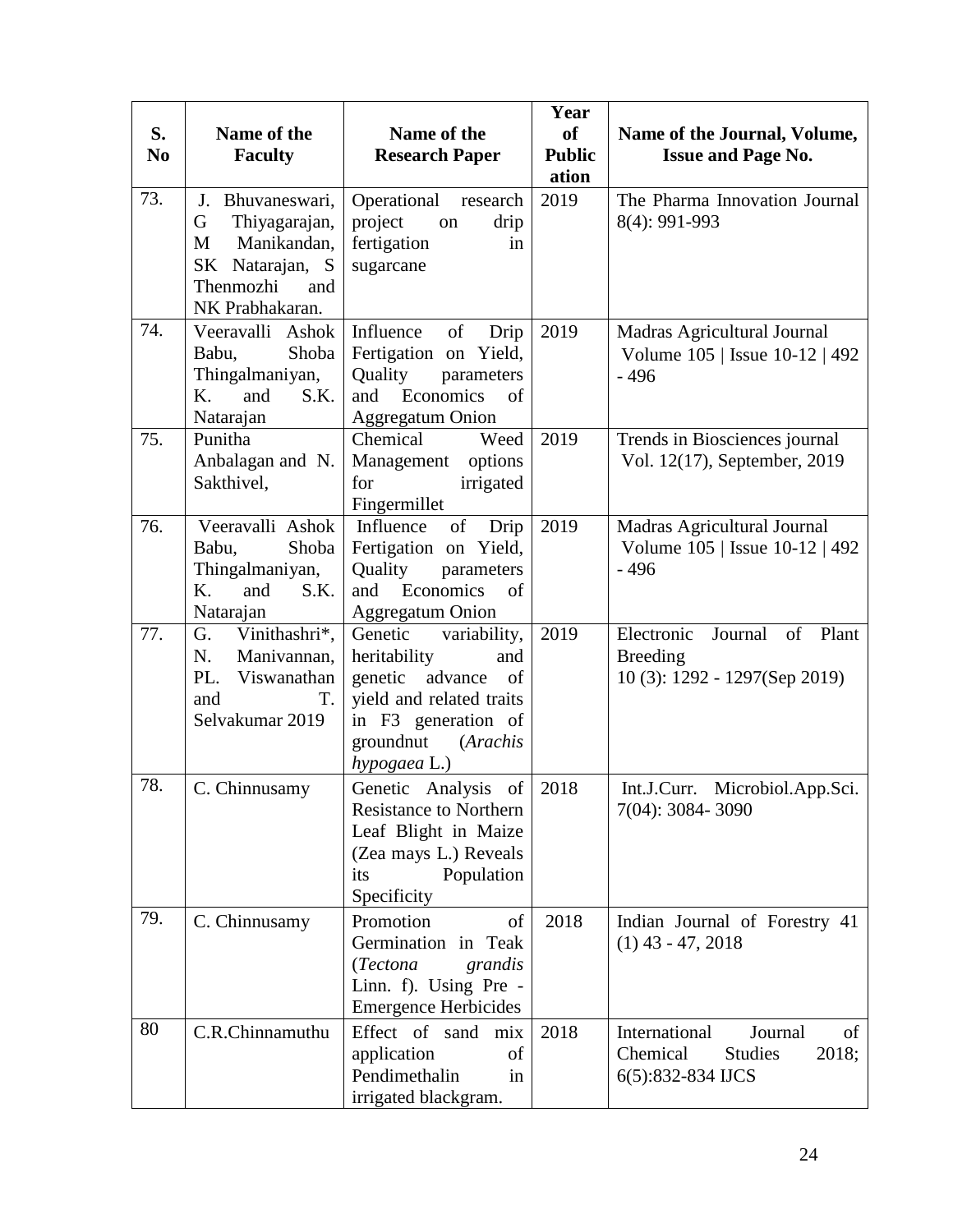| S.<br>N <sub>0</sub> | Name of the<br><b>Faculty</b> | Name of the<br><b>Research Paper</b>                                                                                             | Year<br>of<br><b>Public</b><br>ation | Name of the Journal, Volume,<br><b>Issue and Page No.</b>                                                     |  |
|----------------------|-------------------------------|----------------------------------------------------------------------------------------------------------------------------------|--------------------------------------|---------------------------------------------------------------------------------------------------------------|--|
| 81.                  | T.Selvakumar                  | Performance<br>of l<br>Chemical<br>Weed<br>Management<br>in<br>Irrigated Sunflower.                                              | 2018                                 | International<br>Journal<br>of<br><b>Agriculture Sciences</b><br>Volume 10, Issue 20, 2018,<br>pp.-7395-7397. |  |
| 82.                  | N.Thavaprakaash               | Farmers' participatory<br>performance<br>evaluation of TRY 3<br>rice variety in high<br>rainfall zone of Tamil<br>Nadu           | 2019                                 | International Journal of Farm<br><b>Sciences</b><br>$9(1): 1-5.$                                              |  |
| 83.                  | N.Thavaprakaash               | Evaluating<br>high<br>yielding rice varieties<br>for high rainfall zone<br>of Tamil Nadu                                         | 2019                                 | International Journal of Farm<br><b>Sciences</b><br>$9(2): 1-6.$                                              |  |
| 84.                  | N.Thavaprakaash               | <sub>of</sub><br>Evaluation<br>high<br>yielding rice varieties<br>for high rainfall zone<br>of<br>Tamil<br>Nadu<br>(English)     | 2019                                 | International Journal of Farm<br>Sciences. $9(2):1-6$                                                         |  |
| 85.                  | N.Thavaprakaash               | Farmers' participatory<br>performance<br>evaluation of TRY 3<br>rice variety in high<br>rainfall zone of Tamil<br>Nadu (English) | 2019                                 | International Journal of Farm<br>Sciences. 9(2):7-11                                                          |  |

**Total number of research papers presented by faculty at conferences in India & abroad** 

| S.No | Name of the<br><b>Faculty</b> | <b>Title of the Paper</b>                                     | <b>Conference details (Conference)</b><br>title, venue and date)                                                             |
|------|-------------------------------|---------------------------------------------------------------|------------------------------------------------------------------------------------------------------------------------------|
|      | C. Chinnusamy                 | Importance Herbicides in<br>crop production in Tamil<br>Nadu. | In Souvenir & Abstracts on<br>National Conference on "Recent"<br>Trends<br>Pesticides<br>in<br>Development and Registration" |
|      |                               |                                                               | Organised by IIBAT, Padappai,<br>Chennai on 07.09.2018<br>and<br>08.09.2018; Page, 23-24.                                    |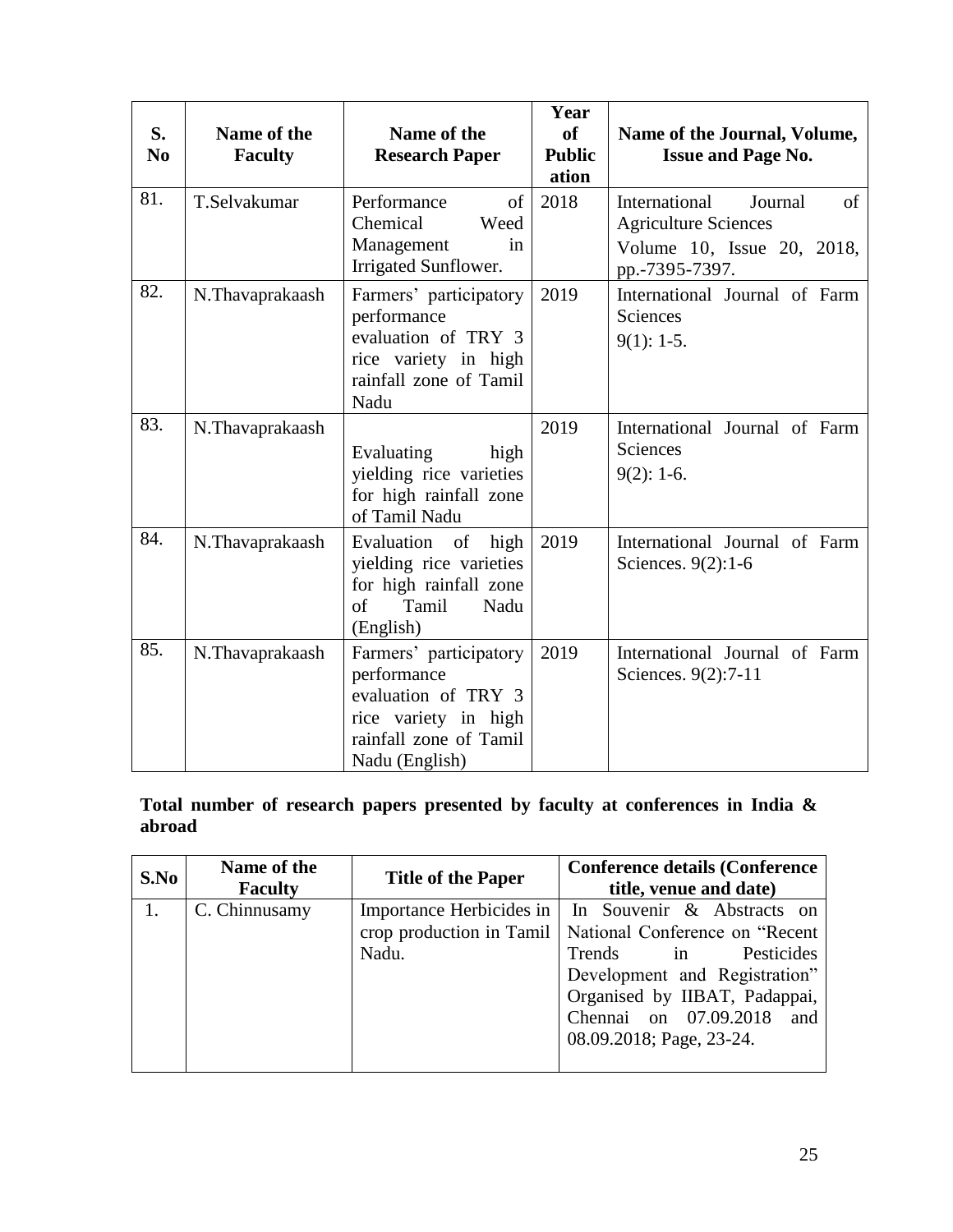| S.No | Name of the<br><b>Faculty</b>                                                  | <b>Title of the Paper</b>                                                                                                                                                                   | <b>Conference details (Conference)</b><br>title, venue and date)                                                                                                                                                                             |  |
|------|--------------------------------------------------------------------------------|---------------------------------------------------------------------------------------------------------------------------------------------------------------------------------------------|----------------------------------------------------------------------------------------------------------------------------------------------------------------------------------------------------------------------------------------------|--|
| 2.   | C.R. Chinnamuthu<br>and N. Viji.                                               | Effect of nanoparticles<br>on the absorption and<br>translocation<br>of<br>glyphosate<br>purple<br>in<br>nutsedge<br>and<br>its<br>management.                                              | Proceedings<br>Golden<br><b>ISWS</b><br>Jubilee<br>International Conference. Pp 29                                                                                                                                                           |  |
| 3.   | N. Bommayasamy<br>C.R.<br>and<br>Chinnamuthu                                   | Evaluation of suitable<br>encapsulation<br>and<br>loading materials<br>for<br>engineering slow release<br>herbicide formulations<br>for season-long weed<br>management.                     | <b>ISWS</b><br>Proceedings<br>Golden<br>Jubilee<br>International Conference. Pp 34                                                                                                                                                           |  |
| 4.   | S. Selvakumar and<br>C.R. Chinnamuthu.                                         | Optimizing<br>pre-<br>herbicide<br>emergence<br>oxyflourfen dose based<br>sorption<br>and<br>on<br>desorption studies for<br>effective weed control in<br>different soil types.             | Proceedings<br><b>ISWS</b><br>Golden<br>Jubilee<br>International Conference. Pp 392                                                                                                                                                          |  |
| 5.   | C. Chinnusamy, P.<br>Murali<br>Arthanari,<br>C. Bharathi and<br>A.Ramalakshmi, | herbicidal<br>Long-term<br>weed management on<br>weed control, yield and<br>environment<br>soil<br>in<br>transplanted<br>lowland<br>rice-rice<br>cropping<br>system.                        | Jubilee<br><b>ISWS</b><br>Golden<br>International Conference<br><sub>on</sub><br>"Weeds and Society: Challenges<br>Opportunities", ICAR-<br>and<br>Directorate of Weed Research,<br>Jabalpur, India during 21-24<br>November 2018; 21.       |  |
| 6.   | Nalini<br>K.<br>and<br>C. Chinnusamy,                                          | Influence<br>of<br>weather<br>weed<br>parameters<br>on<br>of<br>characters<br>winter<br>irrigated cotton                                                                                    | Golden<br>Jubilee<br><b>ISWS</b><br>International Conference<br>on<br>"Weeds and Society: Challenges<br><i>Opportunities"</i> , ICAR-<br>and<br>Directorate of Weed Research,<br>Jabalpur, India during 21-24<br>November 2018; 153          |  |
| 7.   | P. Murali Arthanari<br>$\mathbf{C}$ .<br>Chinnusamy<br>and<br>A. Ramalakshmi,  | Conservation agricultural<br>practices:<br>A<br>weed<br>management<br>tool<br>to<br>enhance<br>the productivity<br>of<br>irrigated<br>maize<br>$\equiv$<br>sunflower<br>cropping<br>system. | <b>ISWS</b><br>Golden<br>Jubilee<br>International Conference<br><sub>on</sub><br>"Weeds and Society: Challenges<br>Opportunities", ICAR-<br>and<br>Directorate of Weed Research,<br>Jabalpur, India during<br>$21 - 24$<br>November 2018; 84 |  |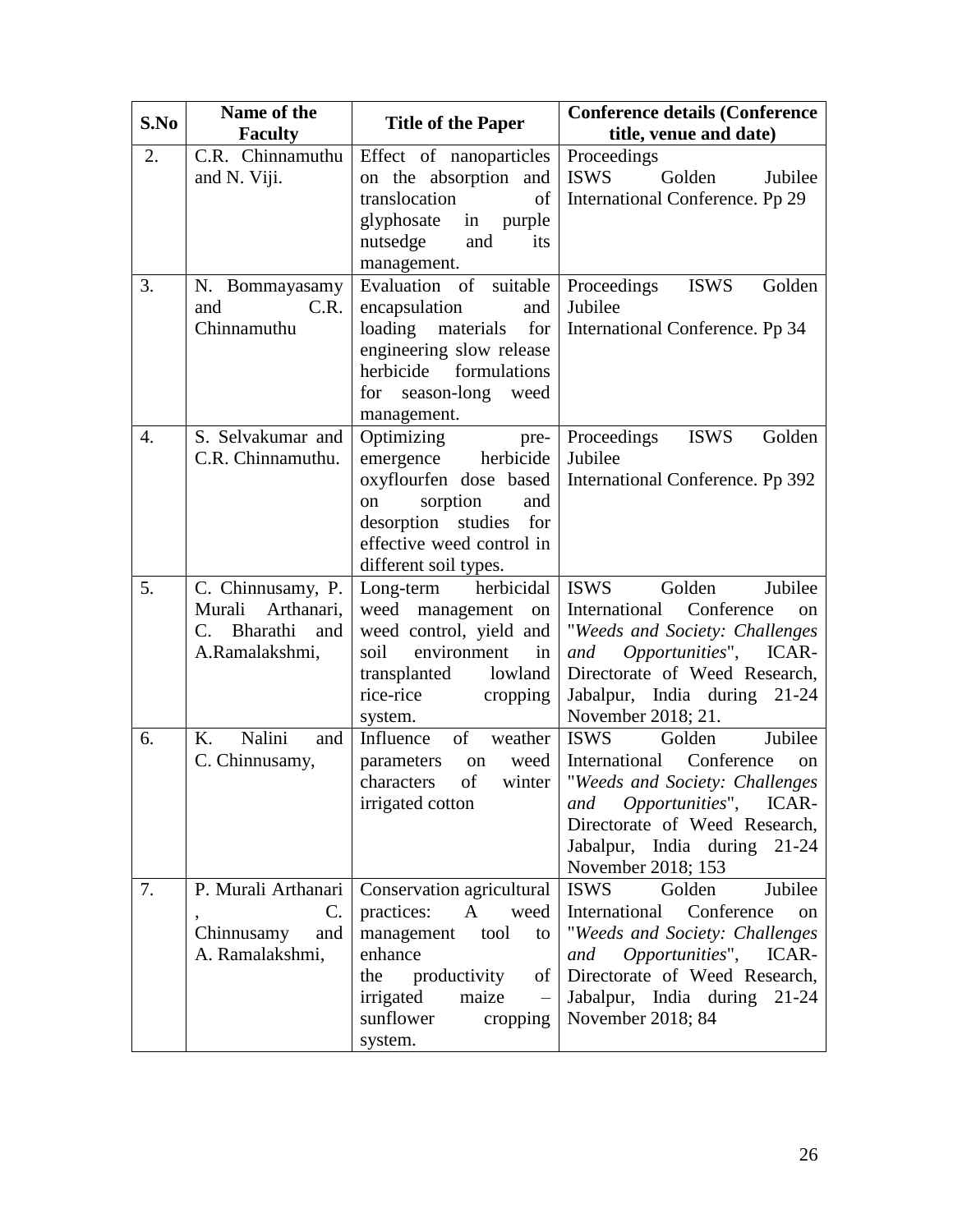| S.No | Name of the<br><b>Faculty</b> | <b>Title of the Paper</b>         | <b>Conference details (Conference</b><br>title, venue and date) |  |
|------|-------------------------------|-----------------------------------|-----------------------------------------------------------------|--|
| 8.   | Bharathi<br>and<br>C.         | Mitigation measures for           | <b>ISWS</b><br>Golden<br>Jubilee                                |  |
|      | C. Chinnusamy.                | atrazine in soil under            | Conference<br>International<br>on                               |  |
|      |                               | maize.                            | "Weeds and Society: Challenges                                  |  |
|      |                               |                                   | Opportunities", ICAR-<br>and                                    |  |
|      |                               |                                   | Directorate of Weed Research,                                   |  |
|      |                               |                                   | Jabalpur, India during 21-24                                    |  |
|      |                               |                                   | November 2018; 120                                              |  |
| 9.   | V. Hariharasudhan             | Weed management in $Bt$           | Golden<br>Jubilee<br><b>ISWS</b>                                |  |
|      | & C. Chinnusamy.              | cotton                            | International Conference<br>$_{\rm on}$                         |  |
|      |                               |                                   | "Weeds and Society: Challenges                                  |  |
|      |                               |                                   | Opportunities", ICAR-<br>and                                    |  |
|      |                               |                                   | Directorate of Weed Research,                                   |  |
|      |                               |                                   | Jabalpur, India during 21-24                                    |  |
|      |                               |                                   | November 2018; 377                                              |  |
| 10.  | K.R.,<br>Latha,               | farming<br>Integrated             | Abstract in National symposium                                  |  |
|      | V.Vasuki and K.               | system for western zone           | on "IFS for 3 Es" held at                                       |  |
|      | Sathiya Bama.                 | of Tamil Nadu.                    | TNAU, Coimbatore                                                |  |
| 11.  | Vasuki,<br>V.,                | Suitable complementary            | Abstract in National symposium                                  |  |
|      | K.R.Latha<br>and              | cropping<br>systems<br>for        | on " IFS for 3 Es" held at                                      |  |
|      | K.Sathiya Bama.               | farming system modules<br>Western | <b>TNAU</b> , Coimbatore                                        |  |
|      |                               | of<br>of<br>zone<br>Tamil Nadu.   |                                                                 |  |
|      |                               |                                   |                                                                 |  |
| 12.  | Sathiya Bama, K.,             | Identification of hot spot        | Abstract in National symposium                                  |  |
|      | K.R.Latha<br>and              | of GHG<br>emission in             | on "IFS for 3 Es" held at                                       |  |
|      | V.Vasuki.                     | Integrated<br>farming             | TNAU, Coimbatore                                                |  |
|      |                               | system model of western           |                                                                 |  |
|      |                               | zone of Tamil Nadu                |                                                                 |  |
|      |                               | through prediction tool.          |                                                                 |  |
| 13.  | G.<br>Thiyagarajan,           | Moisture<br>wetting               | Published by Convenor, Biotic                                   |  |
|      | M. Manikandan,                | patterns in surface and           | Science Congress (BioSCon, 19)                                  |  |
|      | M. Nagarajan and              | subsurface drip irrigation        | and National Conference on                                      |  |
|      | S.K. Natarajan.               | systems.                          | Innovative<br>Challenges<br>and                                 |  |
|      |                               |                                   | approaches in Agriculture &                                     |  |
|      |                               |                                   | Allied Sciences Research<br><sub>on</sub>                       |  |
|      |                               |                                   | behalf of                                                       |  |
|      |                               |                                   | Society<br>for<br><b>Biotic</b><br>and                          |  |
|      |                               |                                   | Environmental<br>Research                                       |  |
|      |                               |                                   | (SBER), Tripura, India                                          |  |
| 14.  | S.P.Sangeetha,                | Integrated<br>farming             | National conference proceeding                                  |  |
|      | K.R.Latha<br>and              | for<br>system<br>irrigated        | "Doubling<br>farmers<br>income                                  |  |
|      | A.Renukadevi,                 | dryland ecosystem In              | through scientific approaches"                                  |  |
|      |                               |                                   | p.no.150-152,<br>AEC&RI,<br>at                                  |  |
|      |                               |                                   | Kumulur, Trichy, 978-93-5001,                                   |  |
|      |                               |                                   | held on Dec 20-21, 2019                                         |  |